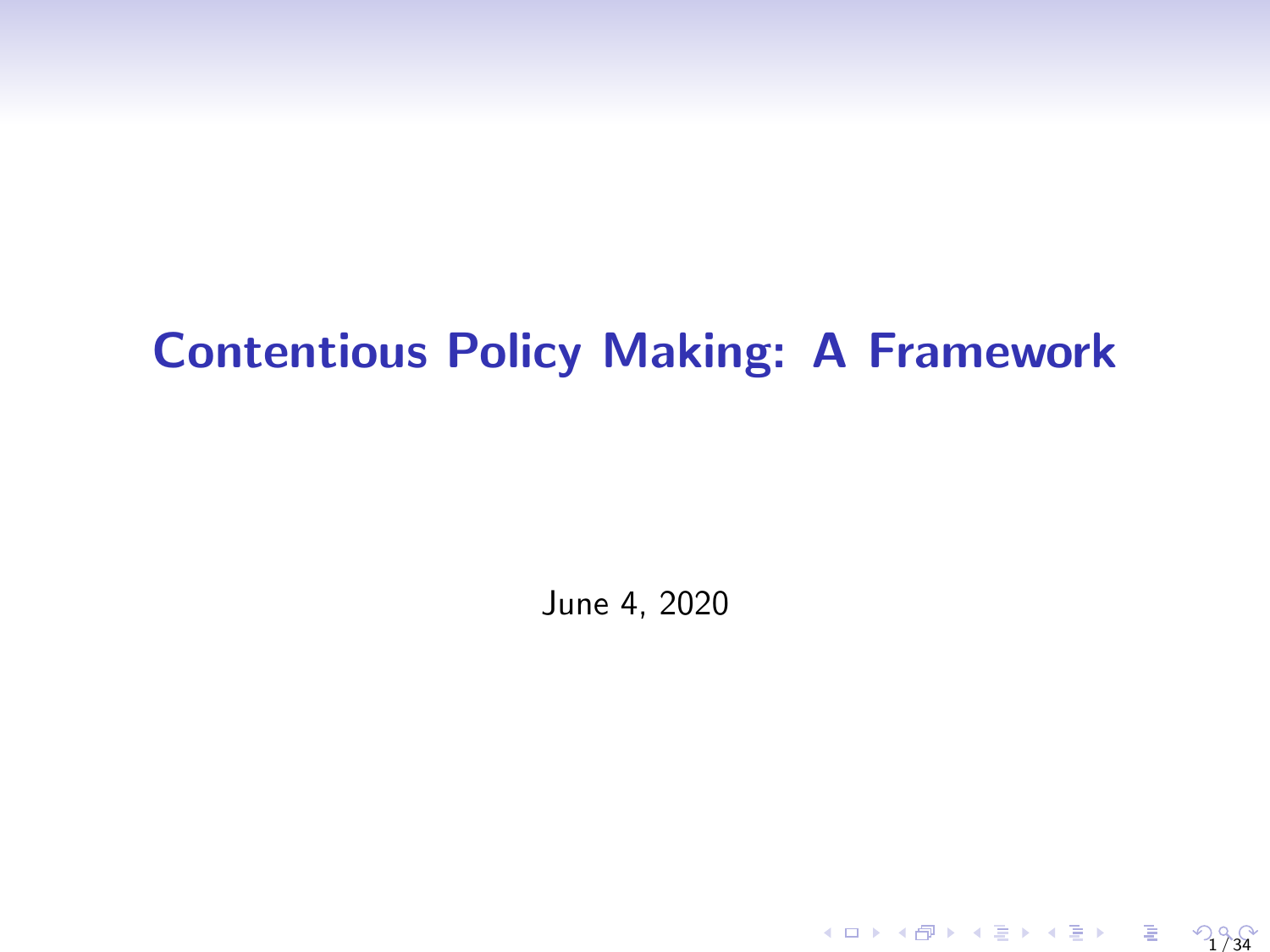# Power in Numbers

Contentious policy making requires costly contribution from a lot of individuals. Examples:

- **1** boycotting goods
- 2 attending protests
- <sup>3</sup> sit-ins
- 4 distributing pamphlets, sometimes illegally
- <sup>5</sup> writing graffiti on walls, sometimes illegally
- **6** armed resistance
- **7** suicide missions

Routine channels of policy making are often less costly: voting, signing petitions, attending a town hall meeting.

Routine versus contentious is not binary. Rather, there is a spectrum from fully routine to fully contentious. 2 / 34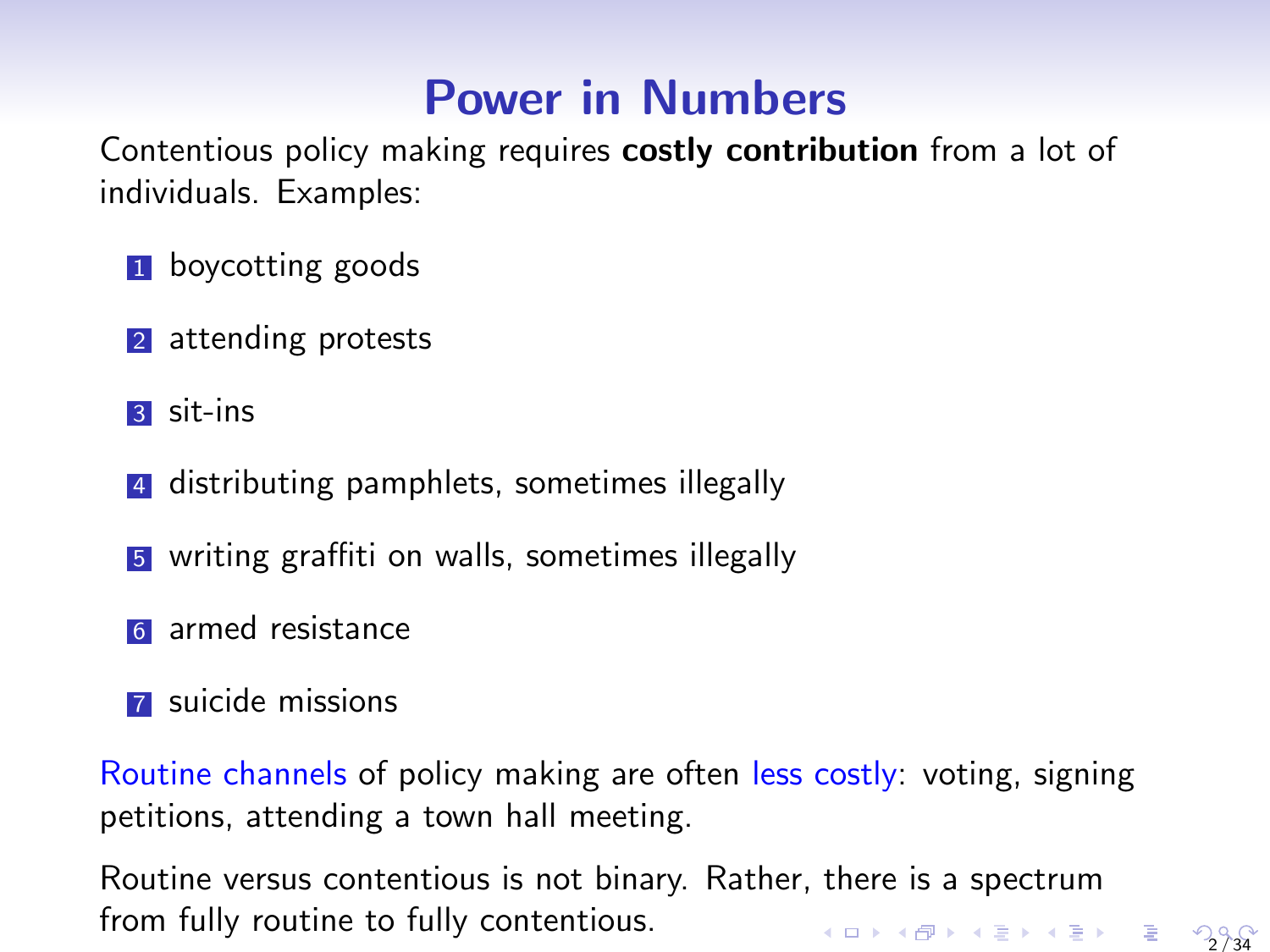#### Participation Decisions

Lost Cause Principle: People do not contribute to a cause that they believe is sure to fail.

 $p \times B(e) - C(e)$ .

- $\blacksquare$  0  $\leq$  p  $\leq$  1 is the probability of success. e  $\geq$  0 is a contribution level.
- $B > 0$  is the value that an individual receives from contributing at a level  $e > 0$  to the cause..

3 / 34

 $C(e) > 0$  is the costs of exerting effort  $e > 0$ .

Reference: Shadmehr 2014; Morris and Shadmehr 2020.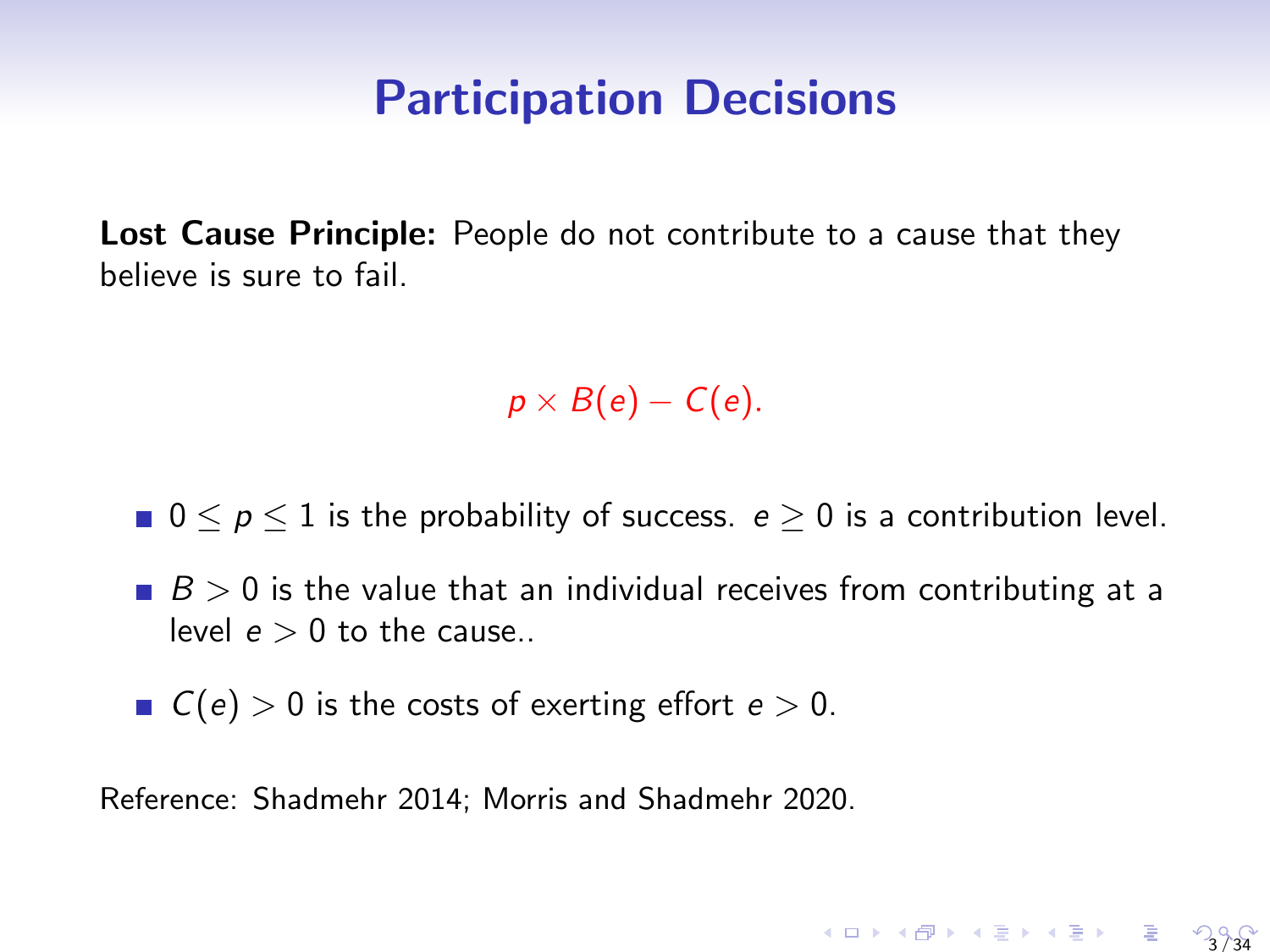# Lost Cause Principle

Expressive motives are not enough for sustained actions in support of lost causes.

American Revolution: Loyalist Nicholas Cresswell of VA, after the battle of Trenton: The minds of the people are much altered. A few days ago they had given up the cause for lost. Their late successes have turned the scale and now they are all liberty mad again (Rhodehamel 2001, 264).

Washington to the Congress: The honor of making a brave defense does not seem to be a sufficient stimulus, when the success is very doubtful and the falling into the Enemy's hands probable (Middlekauff 2005, 342).

- McAdam (1982), Civil Rights Movement: "cognitive liberation"
- Petersen (2001), Eastern Europe under Nazi and Communist rule

- Wood (2003), El Salvador: "pleasure in agency"
- Pearlman (2018), Syria: "joy of agency"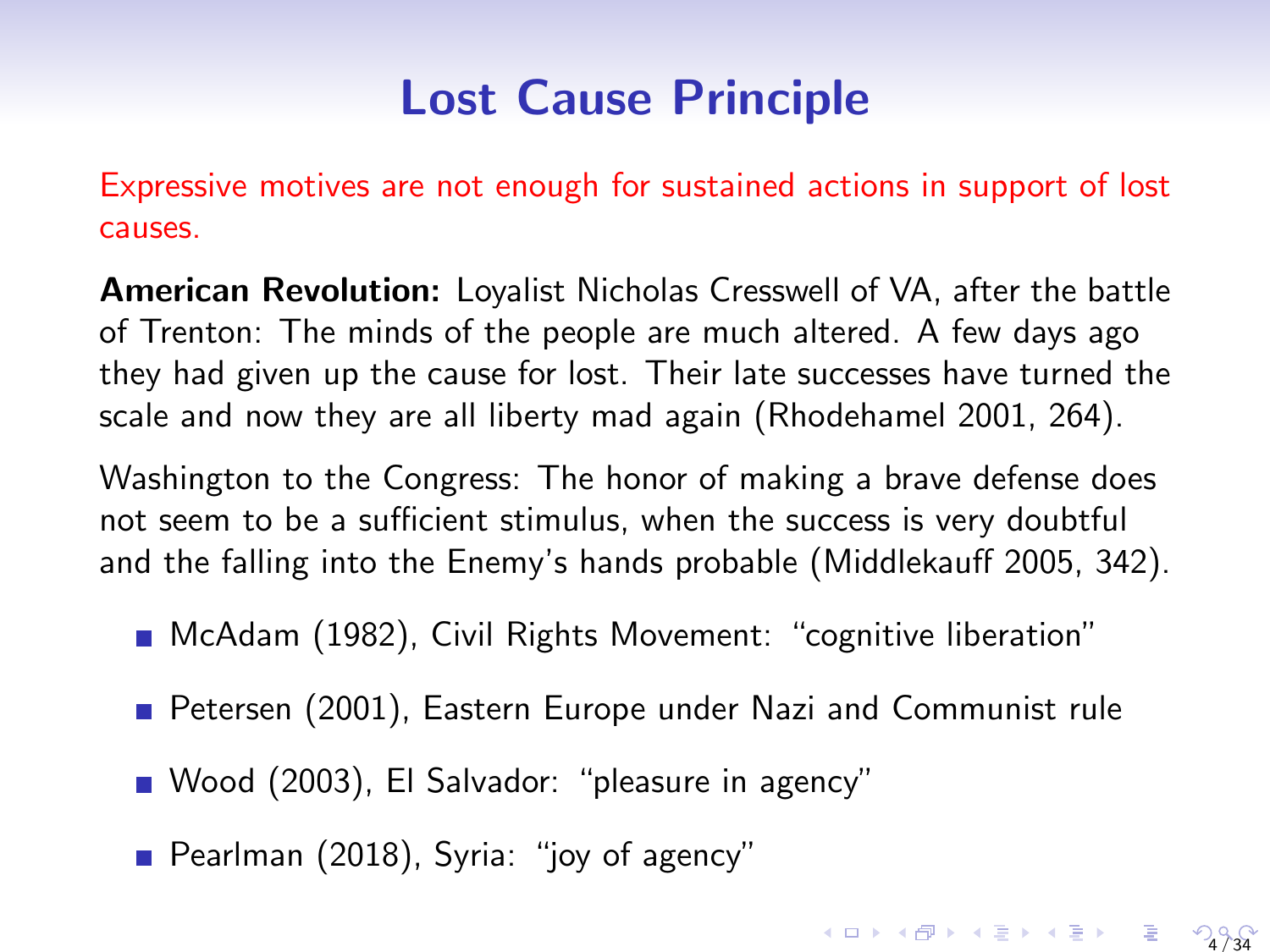## Lost Cause Principle

Even God has had a difficult time convincing people to contribute when  $p$  is small.

Torah: Israel's refusal to fight with Amorites for land (Deut 1:26-33).

It is because the Lord hates us that he has brought us out of the land of Egypt to hand us over to Amorites to destroy us.... The people are stronger and taller than we; the cities are large and fortified up to heaven!

**Quran:** Has to promise heavenly support to raise  $p: 3,000$  warrior angels, 5,000 warrior angels, etc. (3: 121-7).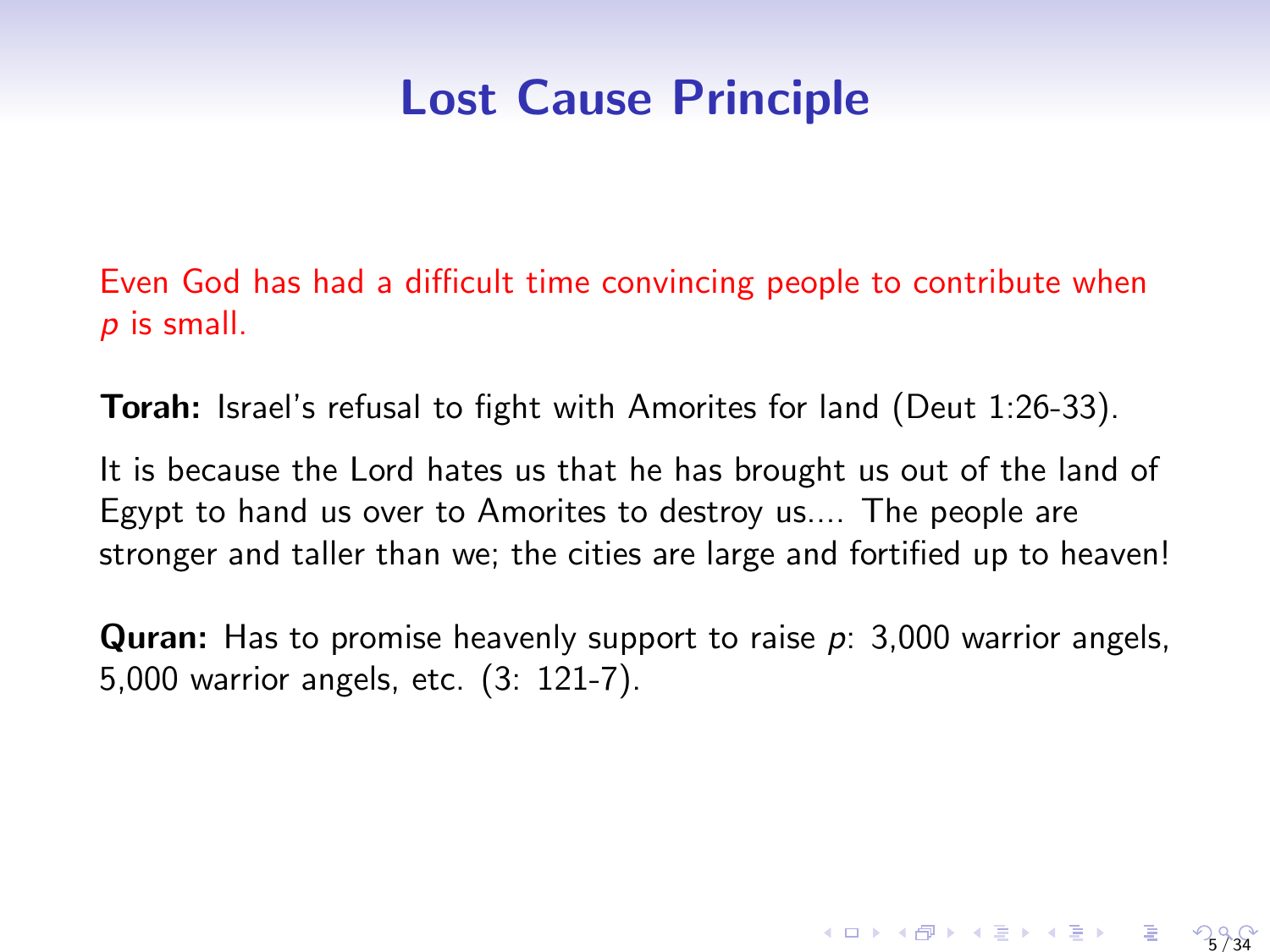### Lost Cause Principle

More grievances do not translate into action, e.g., more inequality does not mean more protest, because people may anticipate more resistance.

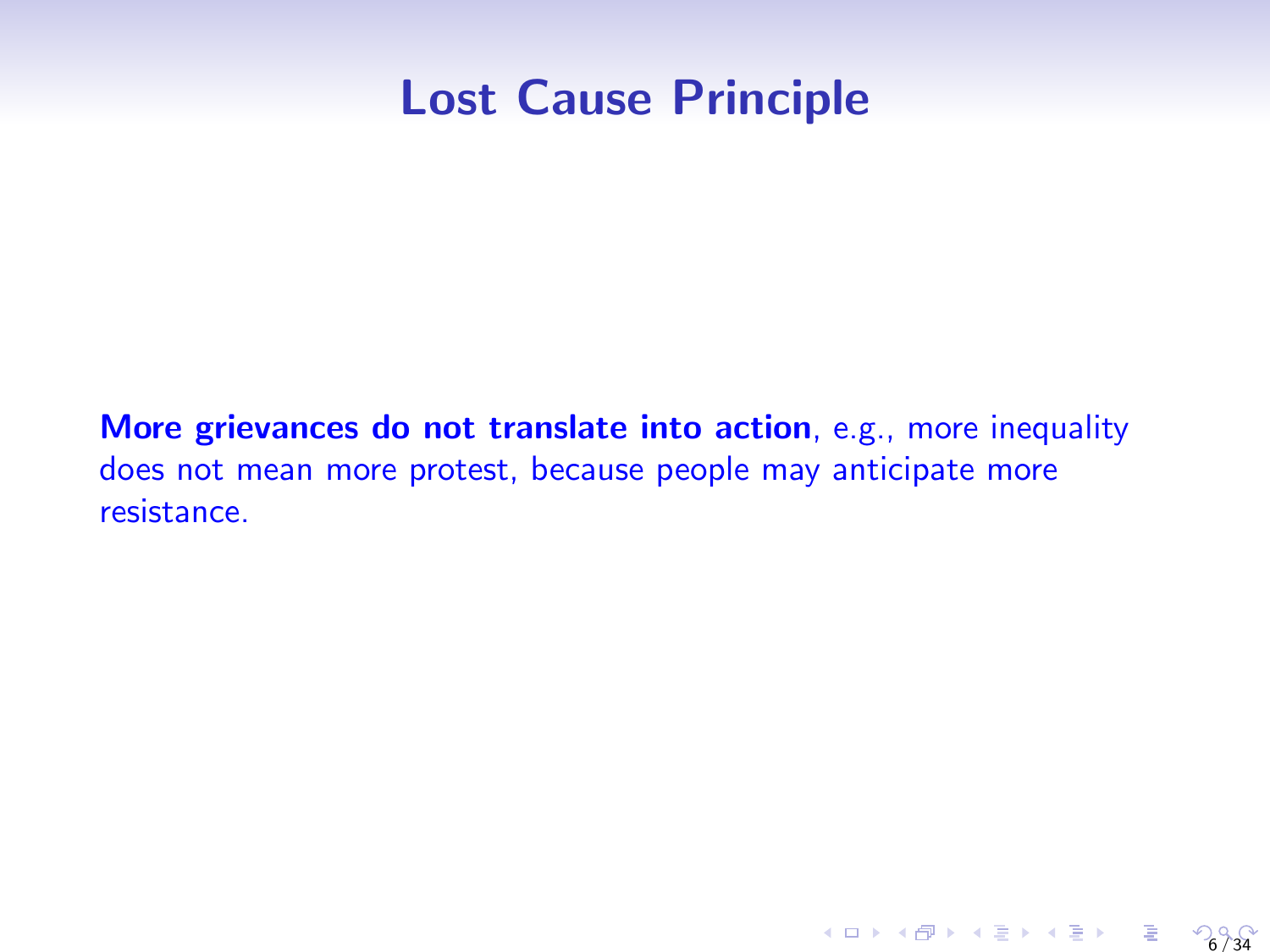## Participation Decisions

#### Free-Riding Principle:

Does my contribution increase the chances of success? That is, does  $p$  depend on  $e$ ? Because, typically, an individual's contribution is very small relative to the total contribution:

 $p(total \text{ effort} + e)$  is almost the same as  $p(total \text{ effort})$ .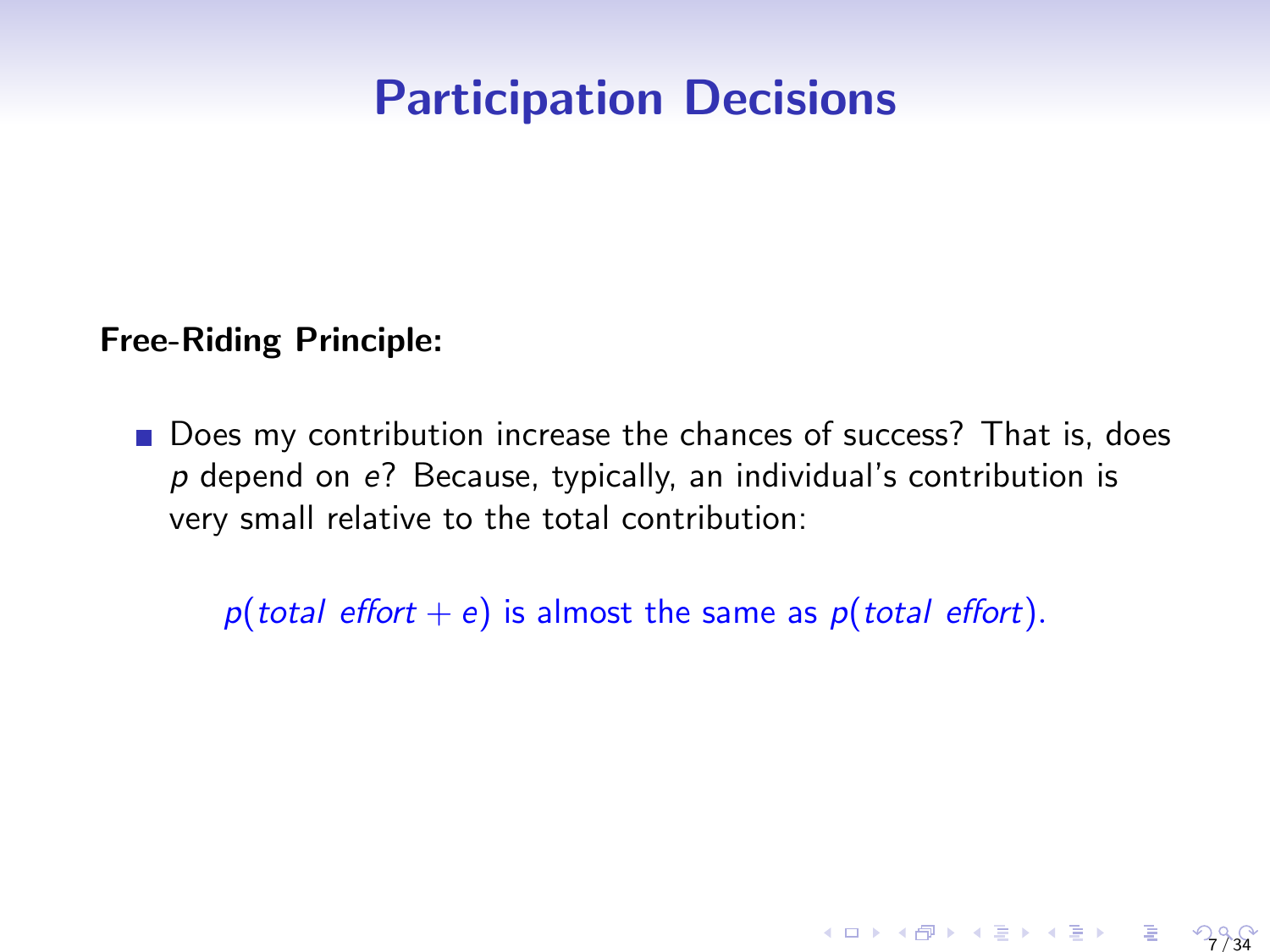### Free Riding: Non-excludable Benefits

If I favor a goal (extension of suffrage) and it is achieved by others' efforts, I'll enjoy the results without paying the costs:

- My payoff if I contribute:  $p_1 \times G C$ , where G is the payoff from success that all will enjoy.
- My payoff if I don't contribute:  $p_2 \times G$ , where we recognize that  $p_1$ is almost the same as  $p_2$  (as we discussed in the last slide).

Then, I will not contribute. Instead, I free ride on other people's contributions and efforts that brings about that goal (e.g., suffrage for me, or the results of that suffrage for me).

E.g., during the revolutionary war throughout the 1780s, states regularly under-provide public goods much to the dismay of the Congress.

There must be some SELECTIVE benefits, material or psychological, for me to participate in a movement whose fruits are non-excludable.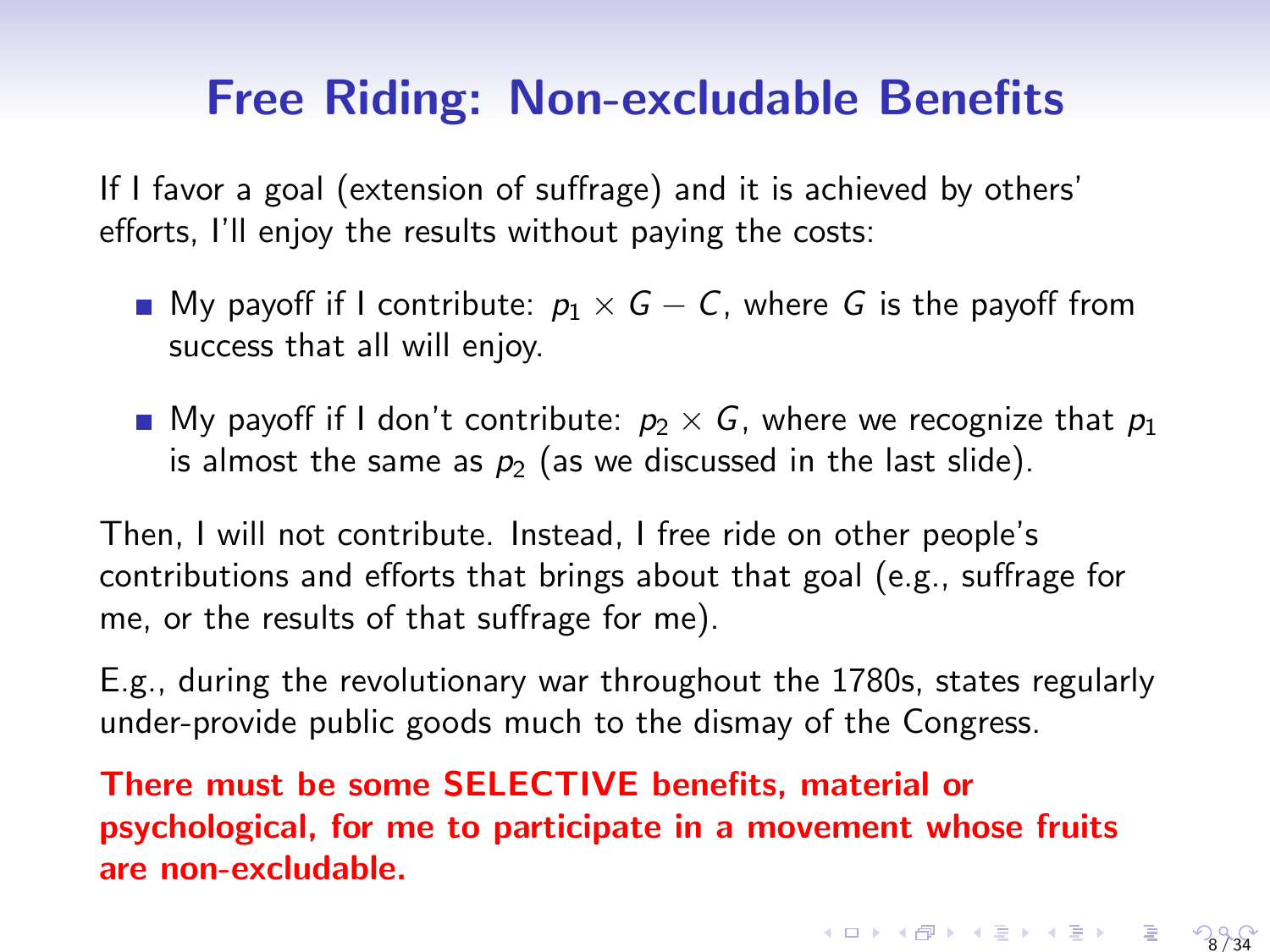# Free Riding: Selective Benefits

- My payoff if I contribute:  $p_1 \times (G + B) C$ , where G is the payoff from success that all will enjoy, and  $B$  is selective benefits that only contributors enjoy.
- My payoff if I don't contribute:  $p_2 \times G$ , where we recognize that  $p_1$ is almost the same as  $p_2$  (as we discussed before).

Then, I will contribute when  $p_1 \times (G + B) - C > p_2 \times G$ , that is,  $p \times B - C > 0$ , where we recall that, more or less,  $p = p_1 = p_2$ . B is the (excludable) selective benefit of contribution to a cause.

Examples of selective incentives:

- **Material:** money, land, looting, favorable contracts, government offices.
- **Psychological:** being part of the making of history, serving justice, revenge, God's pleasure, afterlife prizes, feelings of honor, patriotism, implementing an ideology, defending liberty.

Reference: Bueno de Mesquita and Shadmehr 2020. 9 / 34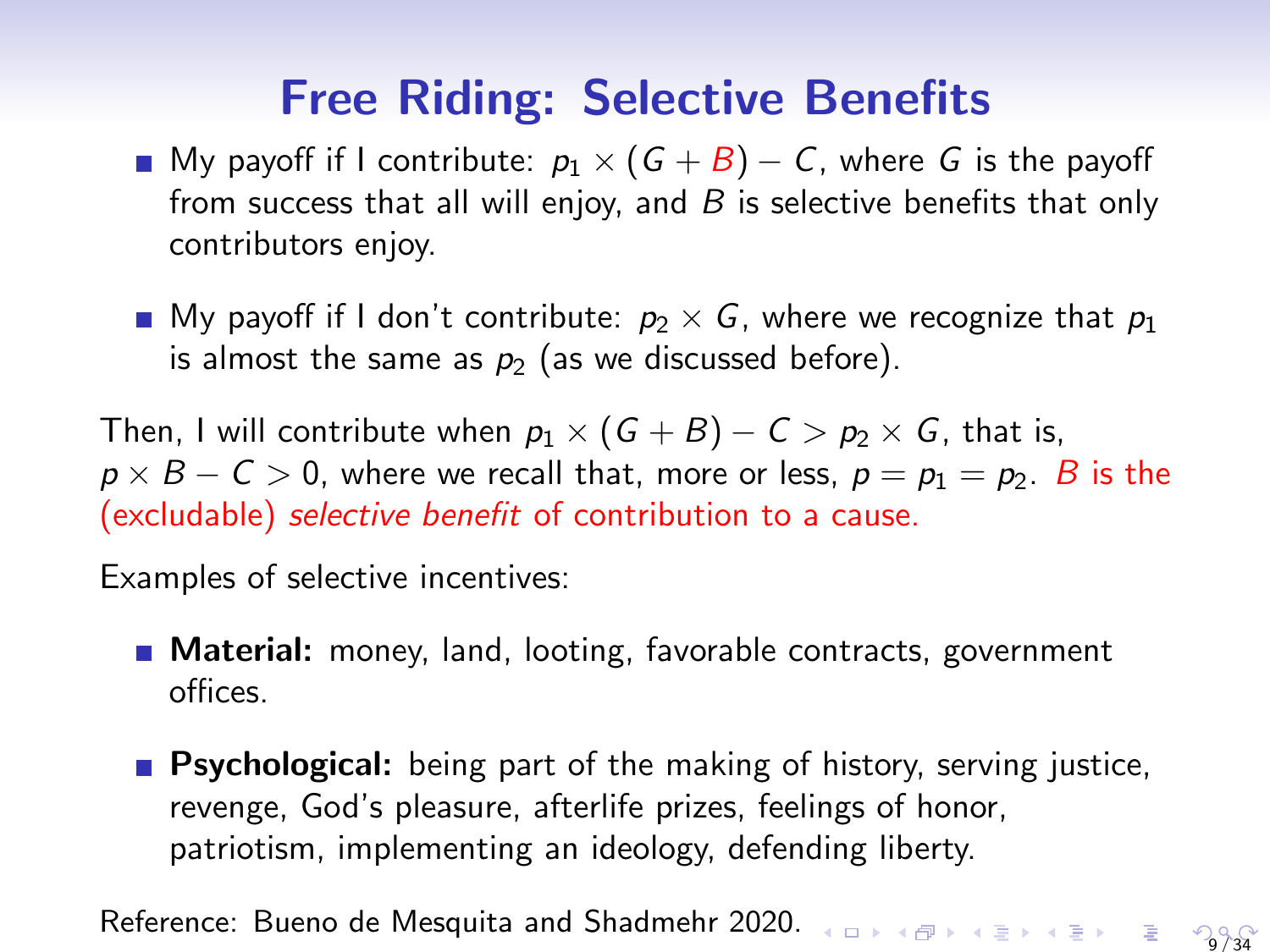#### Free Riding: Selective Benefits

Just because some policy change benefits a lot of people, it does not mean that it will be implemented. Without sufficient selective benefits, Free-riding can reduce the chances of change.

10 / 34

Reference: Dziuda et al. 2020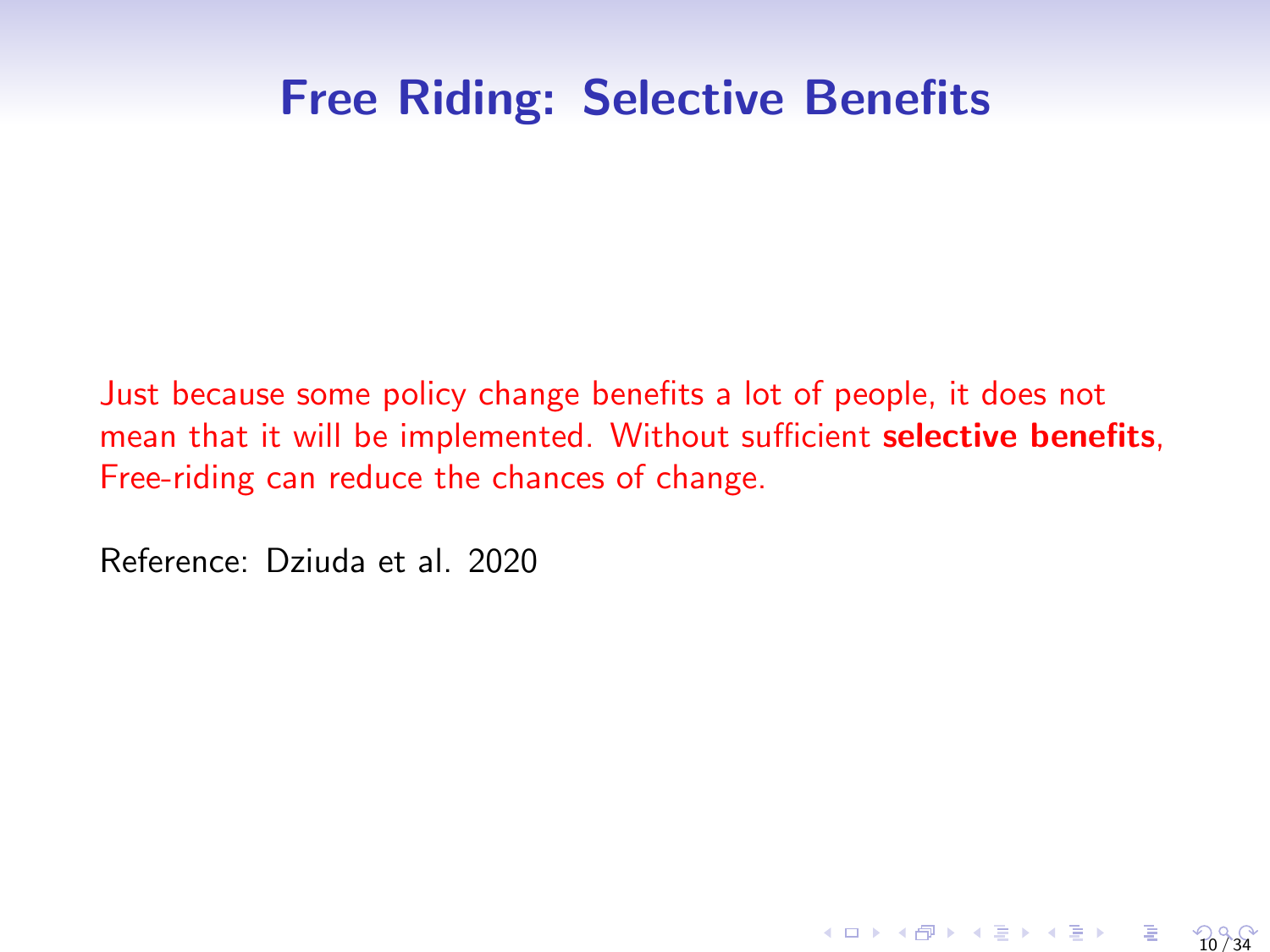# Psychological Selective Benefits

Framing: tapping into the existing culture:

- You're a good Christian, this is a Christian thing to do (e.g., abolitionists). You're a good Marxist, this is what Marxism prescribes (e.g., lots of guerrilla fighters).
- They insulted your honor (e.g., American Revolution, or some of the Southern yeomanry in the Civil War).
- They have a plan to take away your basic liberties, do you want to be slaves? (American Revolution)
- $\blacksquare$  This is what someone that you admire would have done, e.g., Christ's sacrifice, Hossein's martyrdom in Shia, your fathers' courage.
- Re-interpreting the culture, e.g., Islam was all about justice, and so is this movement.
- creating a culture: Early Islam and Christianity (often involves intangible afterlife promises), Woman Suffrage Movement. Create value, and then use it. Even here, cultural elements are essential: Mohammad borrowed credibility by repeatedly referring to Judaism and Christianity (to fend off "these are just old myths").

Reference: Snow et al. 1986.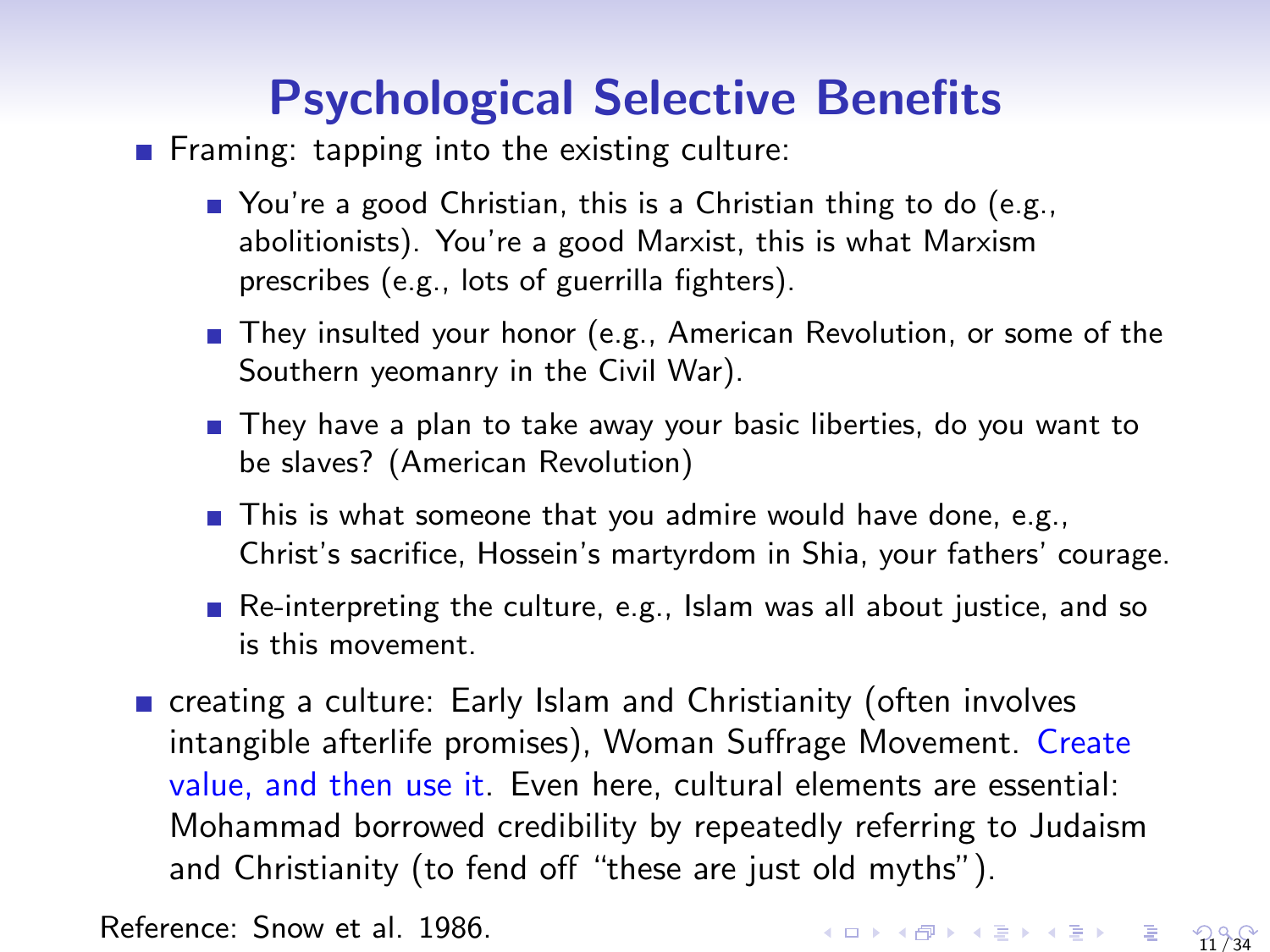### Psychological Selective Benefits

A key element of culture is religion. Don't ignore it. In the case of Islam, consistency of reforms with some version of the Sharia Law is essential.

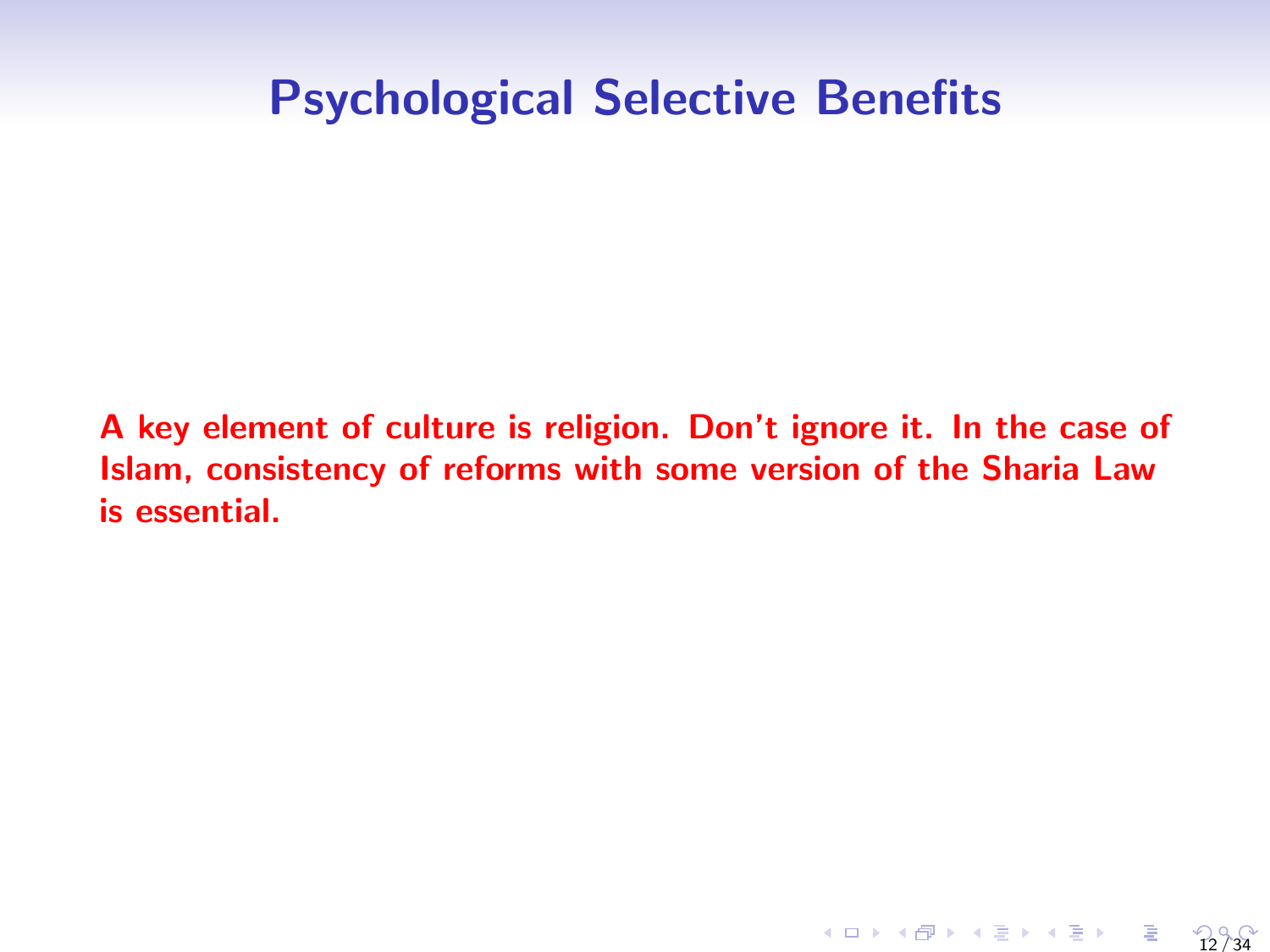#### Extra: Non-selective Psychological Benefits

■ Even though you can make very little difference  $(p_2 - p_1 \approx 0)$ , all the world and the posterity will benefit,  $B \approx \infty$ .

Abraham Keteltas's 1777 sermon, "God Pleads His Cause" (Sandoz 1998, 579-605): America will be a glorious land of freedom, knowledge, and religion, an asylum for distressed, oppressed, and persecuted virtue. Let this exhilarating thought, fire your souls, and give new ardor and encouragement to your hopes-you contend not only for your own happiness, for your dear relations; for the happiness of the present inhabitants of America; but you contend for the happiness of millions yet unborn. Exert therefore, your utmost efforts, strain every nerve, do all you can to promote this cause.

Reference: Shadmehr 2019.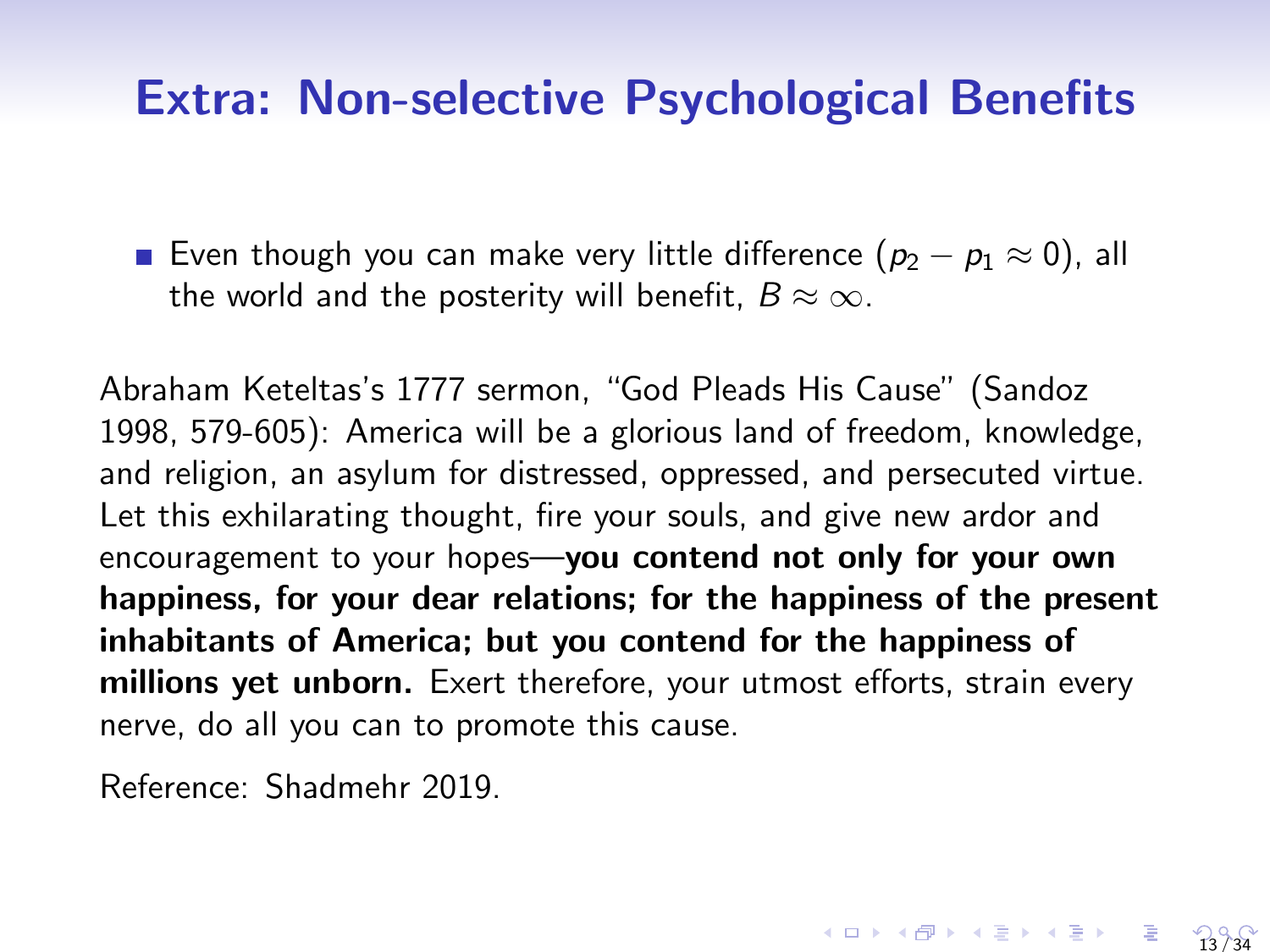# Creating an Incentive Scheme

#### Non-egalitarian Selective Benefit:

If all who contribute anything are equally patriotic, then all will contribute minimally: Because  $C(large\ effort) > C(small\ effort)$ ), if B(large effort)  $\approx$  B(small effort), then all do small effort. Higher effort must yield higher selective benefit.

E.g. from early Islam: Not equal are those believers who sit (at home) and receive no hurt, and those who strive and fight in the cause of Allah with their goods and their persons. Allah hath granted a grade higher to those who strive and fight with their goods and persons than to those who sit (at home). Unto all (in Faith) Hath Allah promised good: But those who strive and fight Hath He distinguished above those who sit (at home) by a special reward. (Quran 4:95)

Reference: Morris and Shadmehr 2020.

God learns mechanism design: The difference between the coarse reward-punishment scheme in Torah and fine-tuned scheme in Quran.

 $4 \Box + 4 \Box + 4 \Xi + 4 \Xi + 4 \Xi + \Xi + 24 \sqrt{34}$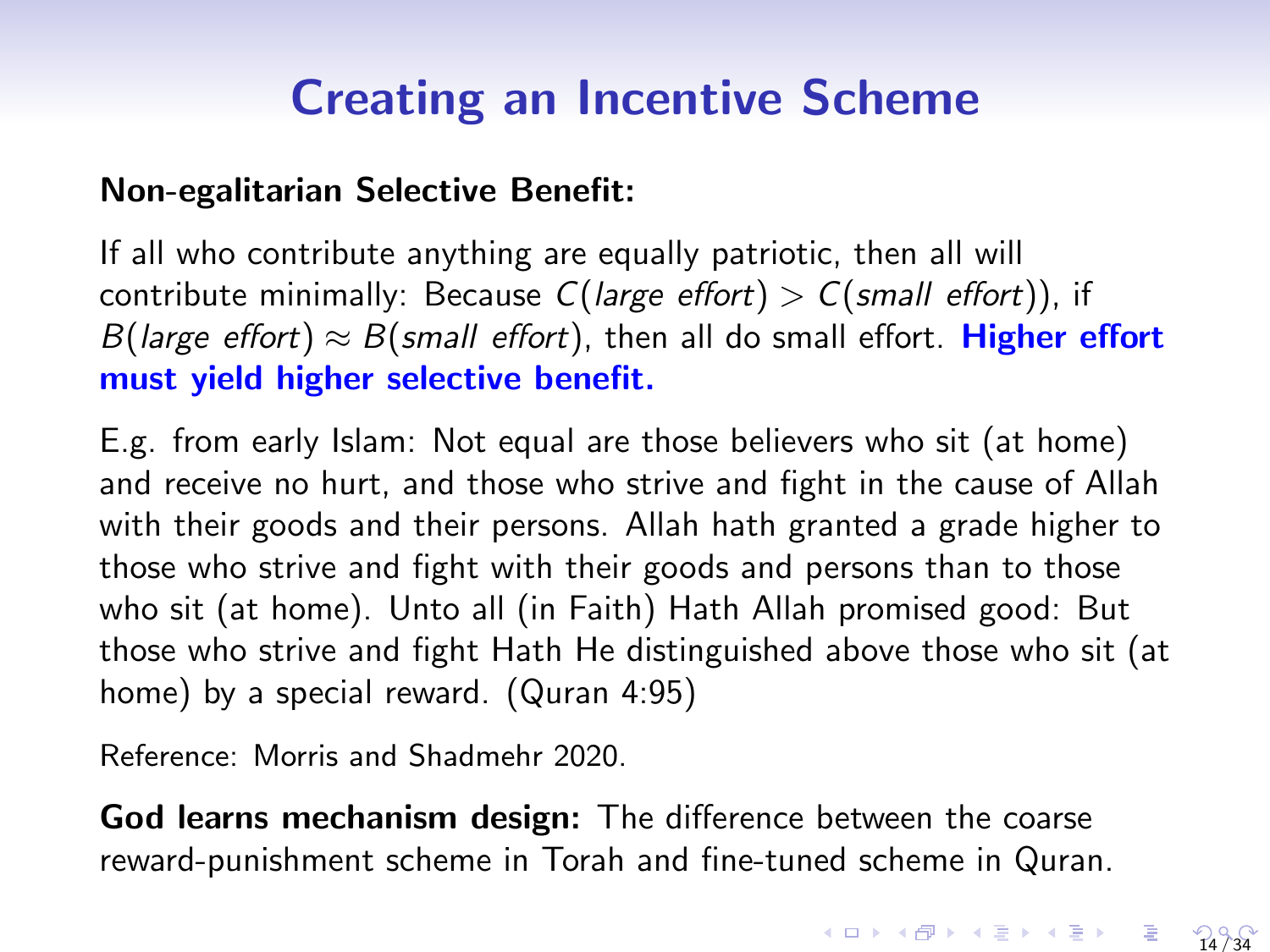#### Chances of Success

What goes into p?

**1** How much others will contribute? After all, my contribution is small.

- 2 Allies and coalitions: Large Players
- **3** Bystanders
- 4 Division among the status quo proponents
- **5** Goal, Compromise, Coalition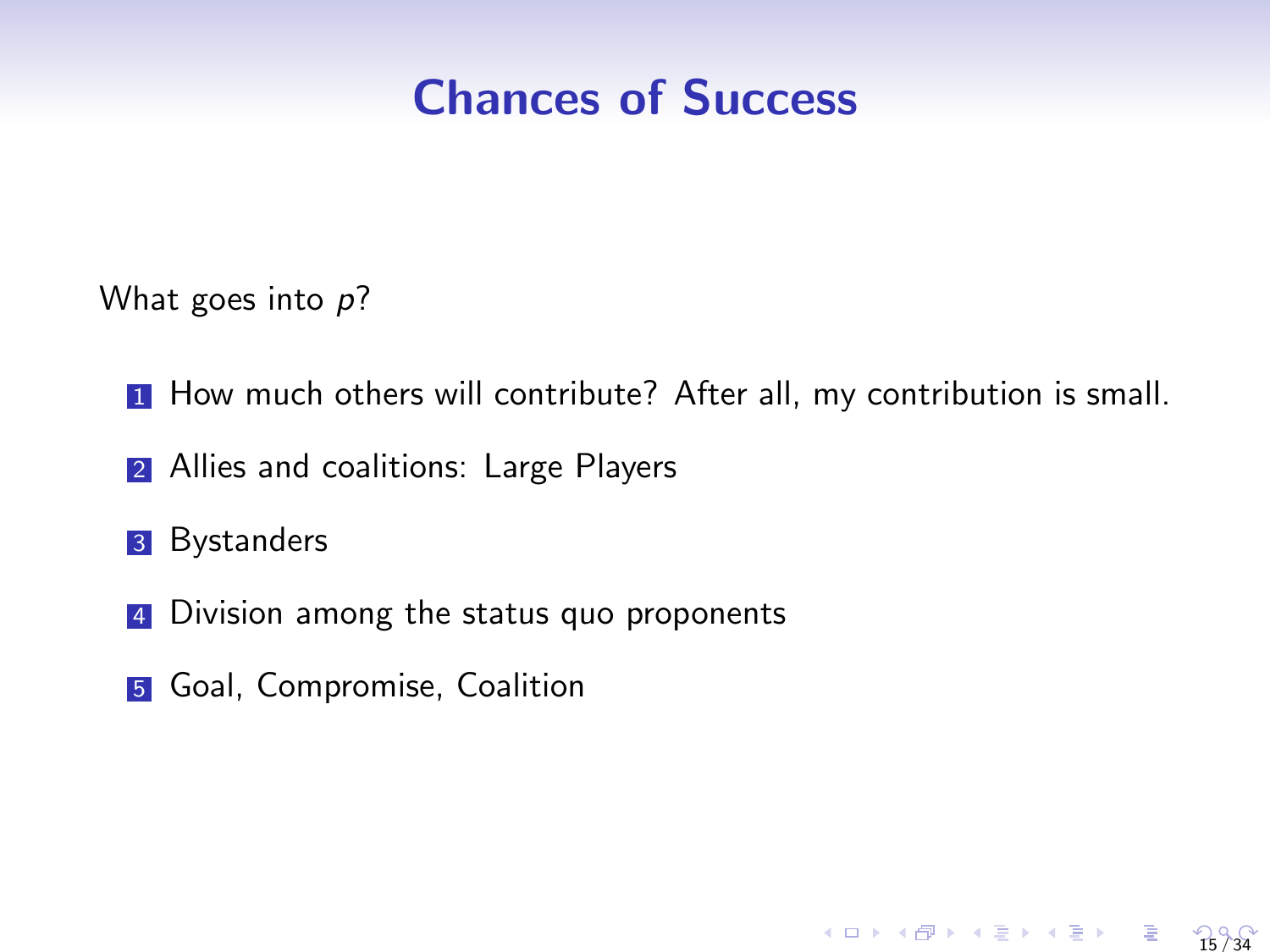#### Chances of Success I: Coordination

What goes into  $p$ ? (1) How much others will contribute? After all, my contribution is small.

Suppose there are N potential contributors, and let A be the total contribution, so that  $A = e_1 + e_2 + \cdots + e_N$ . Consider the decision of individual *i* who must decide how much effort/contribution  $e_i$  to put in.

$$
\max_{e_i\geq 0} p(A) B(e_i) - C(e_i).
$$

Higher A implies higher  $p(A)$ , which, in turn, makes contribution more attractive to individual i:

Individuals' strategic interactions is a coordination problem.

$$
4 \Box \rightarrow 4 \Box \rightarrow 4 \equiv 14 \equiv 13 \quad \equiv 16/34
$$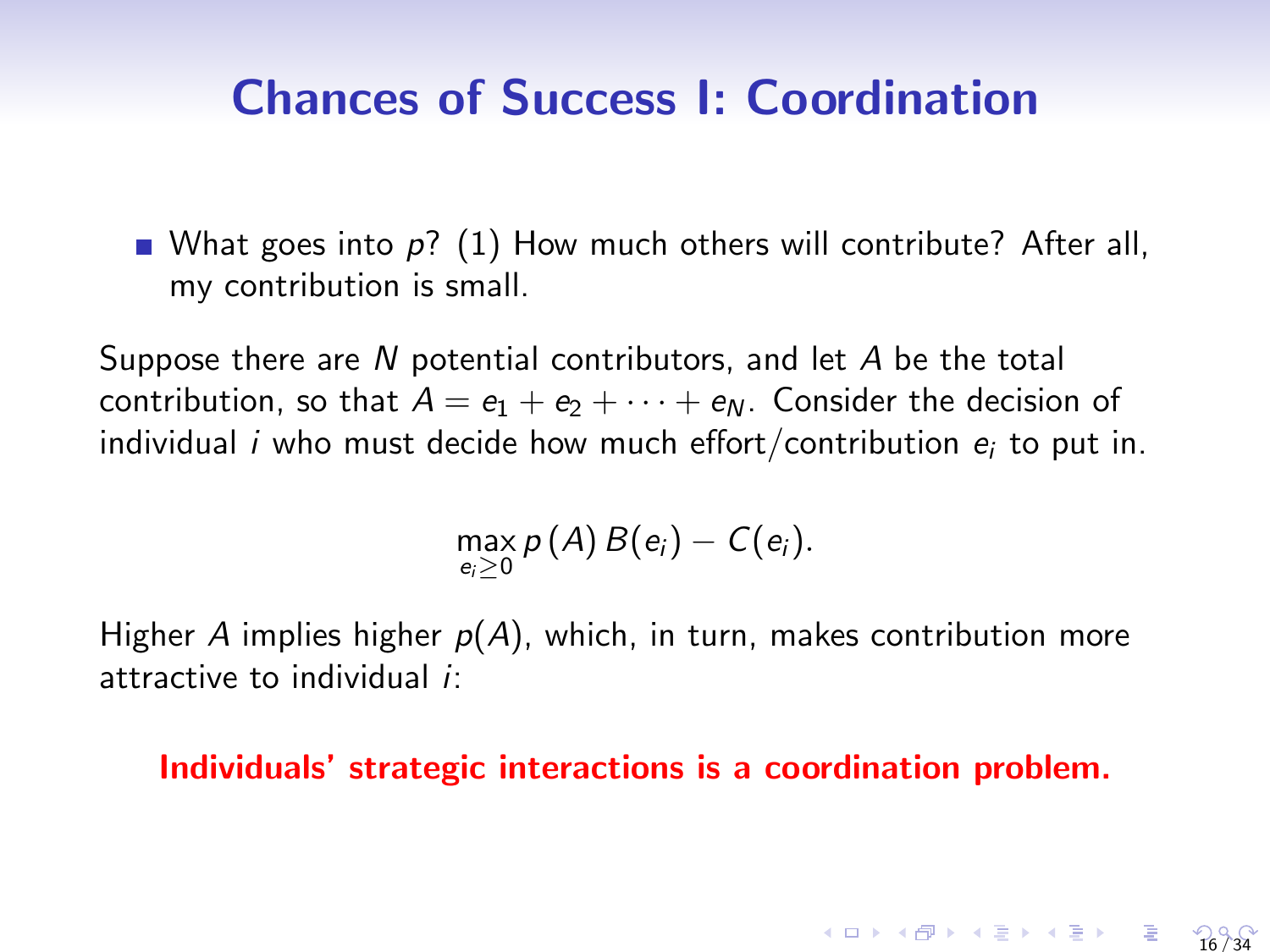# Chances of Success I: Coordination

The more you contribute, the more I want to contribute. Implications:

- If I convince people that they are not alone in this, they do more.
- **Common knowledge** is of essence:

I want it + you want it  $<<$  I want it + you want it + we both know this.

⇓

Public information (i.e., the media) play a disproportionate role.

pamphlets, newspapers, radio, TV, taverns  $\Rightarrow$  common knowledge

Organization facilitate common knowledge. 10 small organizations, each with a limited reach, trying to organize protest independently VERSUS one organization with a far wider reach. It is more than the credibility of "the right strategy," it is about common knowledge.

Reference: Shadmehr and Bueno de Mesquita 2020 (same mechanisms, different context) 17 / 34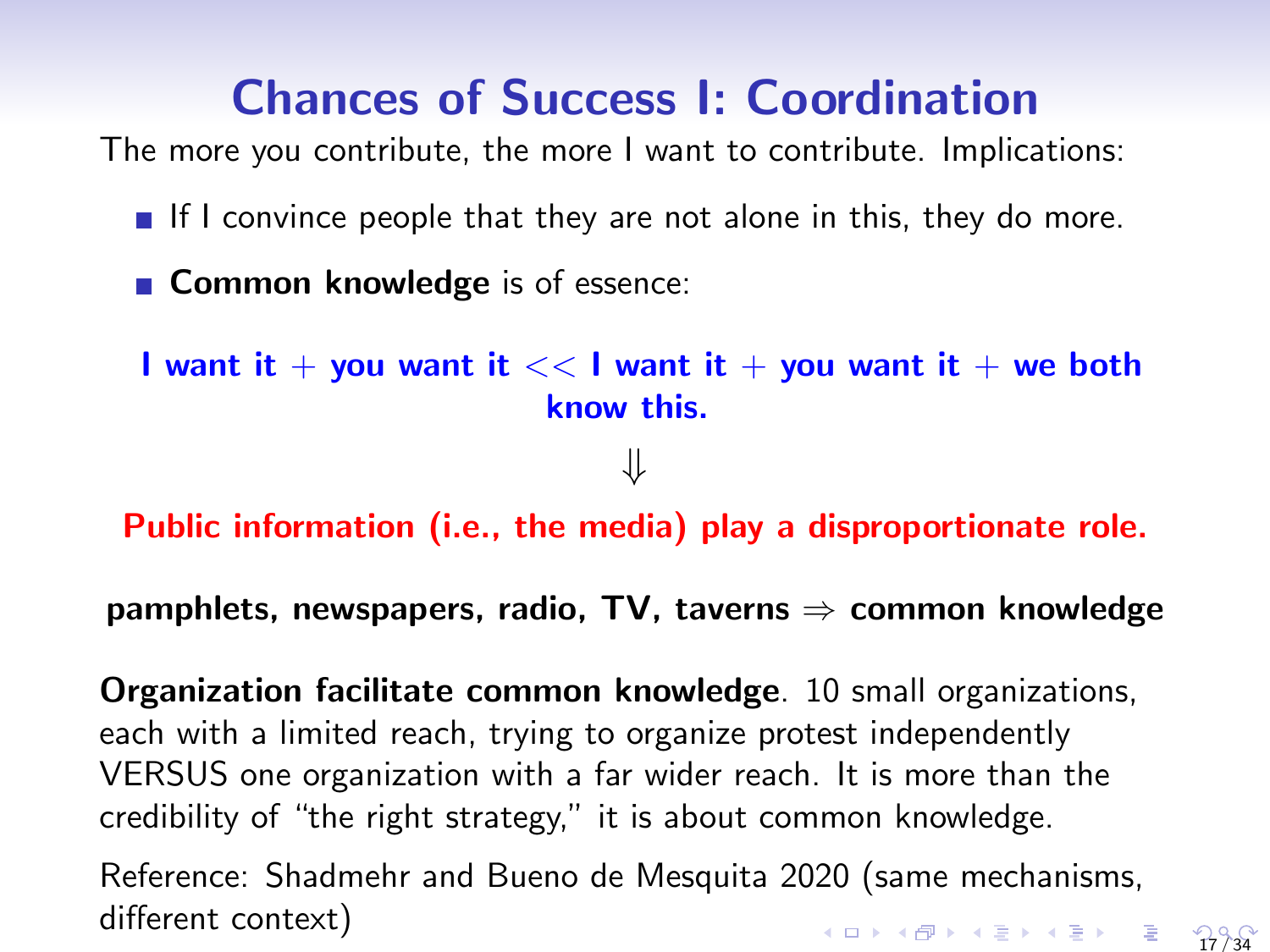#### Chances of Success II: Alliance

What goes into  $p$ ? (2) Is there alliances and coalitions with other powerful groups? Let  $E$  be the contribution of an allied group, e.g., WCTU for Woman's Suffrage Movement in America.

$$
p(e_1 + e_2 + \cdots + e_N + E) > p(e_1 + e_2 + \cdots + e_N).
$$

BUT

$$
p(e_1+e_2+\cdots+e_N)\approx p(e_2+\cdots+e_N).
$$

Alliances feed back into the coordination cycles: If individual i believes that a coalition is made, and the new ally will contribute  $E >> 0$ , then s/he realized that p is larger, and that others, too, realize that p is larger.

But coalitions, sometimes, mean significant compromises (e.g., the Populist Party and the Democratic Party), causing a split in the original group (fusionists vs. mid-roaders in the Populist Party). (Does our simple  $pB - C$  formulation accommodate these issues? More later)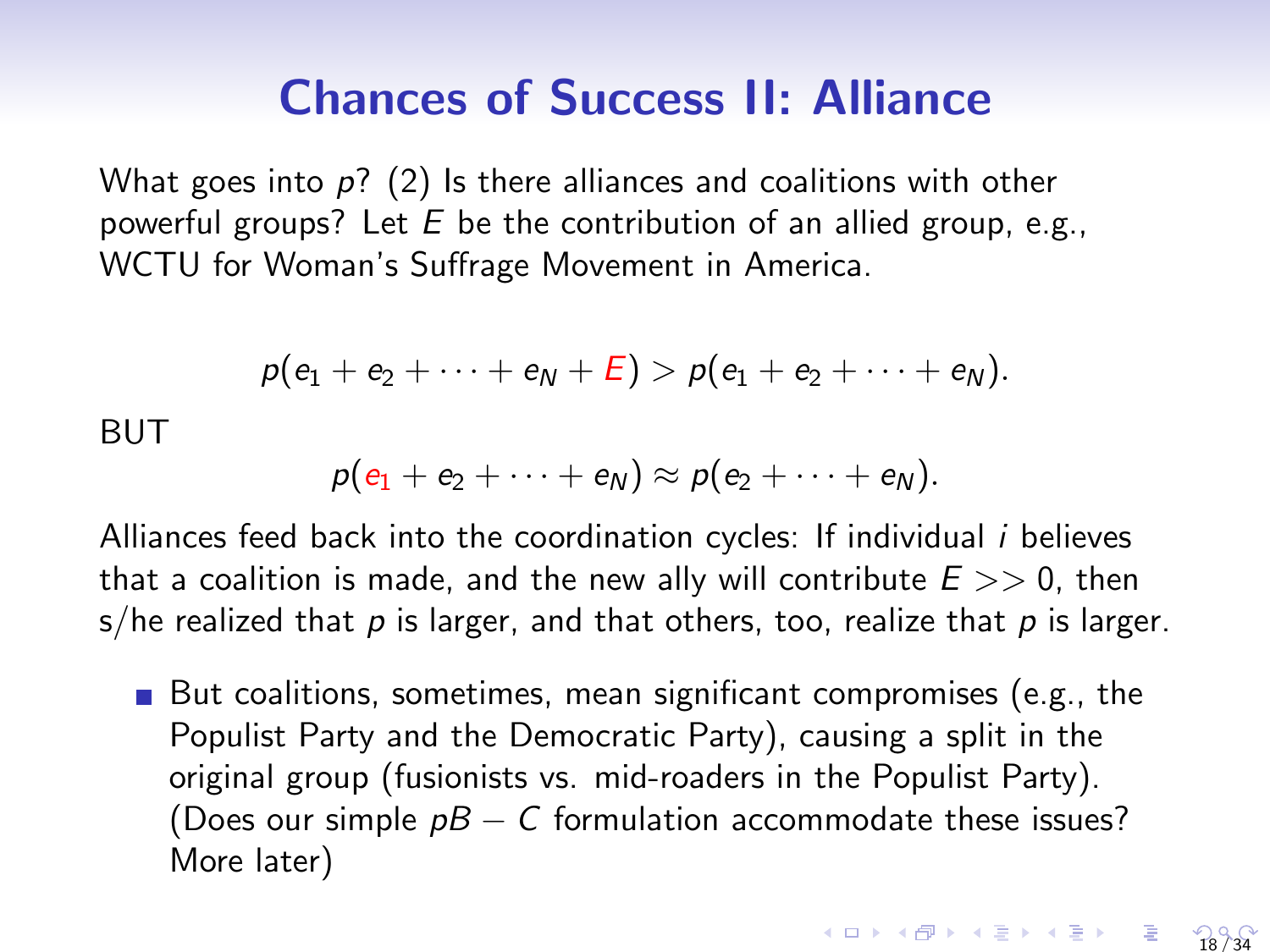#### Chances of Success III-IV: Bystanders & Divisions

- "Bystanders" (e.g., many Northern whites in the Civil Rights Movement) can make small contributions, e.g., vote one way or another: *p* increases.
- Divisions among the status quo supporters reduce their ability to counter: p increases.
	- Rivalry between establishment parties in democracies: competitive election between Democrats and Republicans.
	- Factions in the ruling parties dictatorships: hard-liners and soft-liners in Latin American military regimes.

19 / 34

**Allies in the ruling group: Constantine's conversion, or (somewhat** similarly) Carter's presidency and the Iranian Revolution.

Any kind of weakening the repressive apparatus of the state: e.g., WWI and the Tzarist Russia, periods of reform (Gorbachev) (de Tocqueville's observation)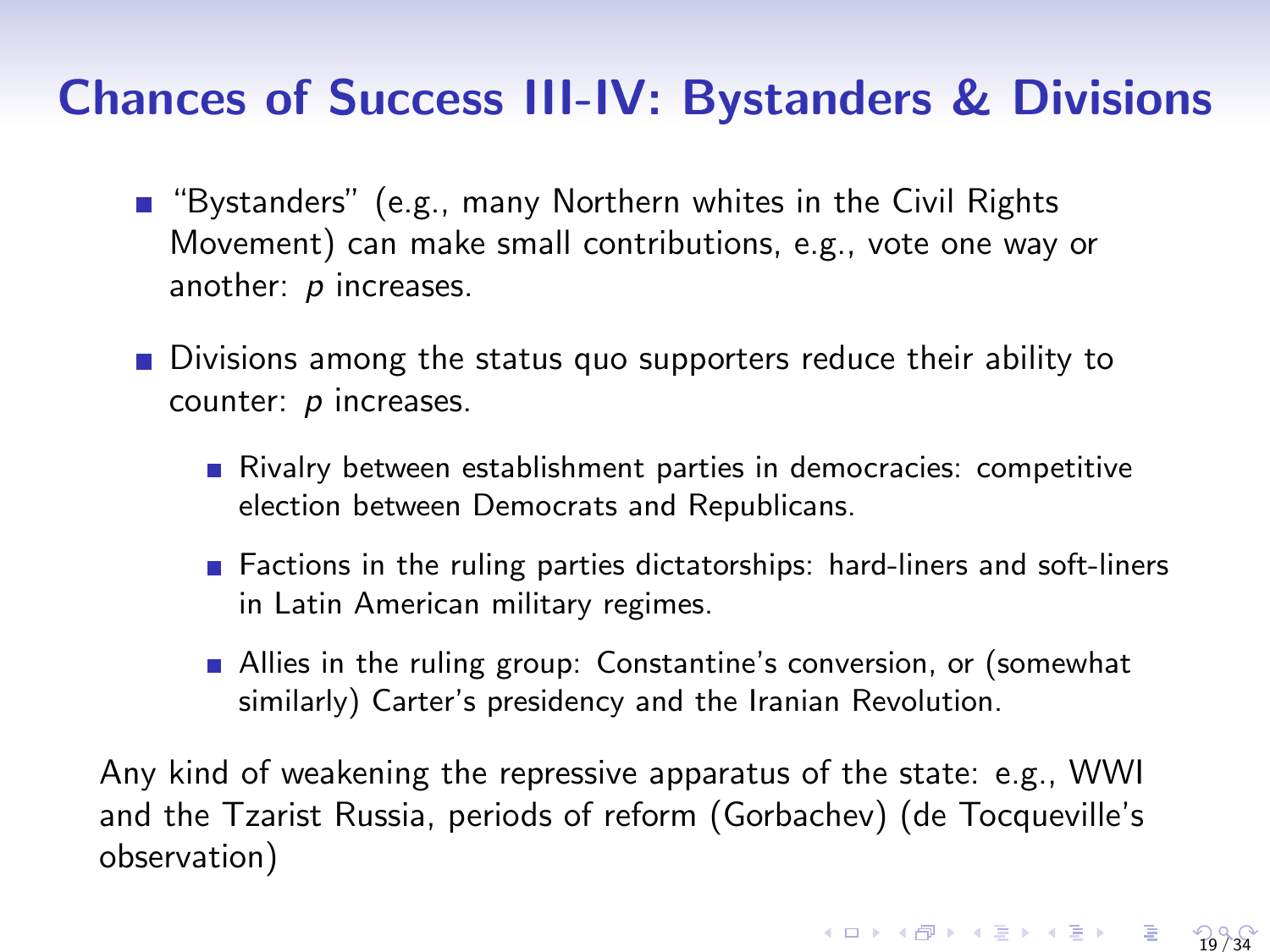# Chances of Success V: Goal, Compromise, Coalition

The farther the goal is from the status quo, the less chance of compromise with the status quo supporters.

A tradeoff can arise in every movement:

the further the goal from ideal, the less people are willing to contribute: B is smaller.

 $\blacksquare$  the closer the goal to the status quo, the easier for the status quo supporters to compromise:  $p$  is larger. But beware of splits in the existing coalition.

The same issue arises when making coalitions. Finding the right balance is of essence.

**Examples:** voting rights versus redistribution demands (civil rights movement), voting rights in local or school board elections versus legislature or gubernatorial elections (woman's suffrage movement), not taxing a few items vs. no right to tax (American Revolution).

Reference: Shadmehr 2015.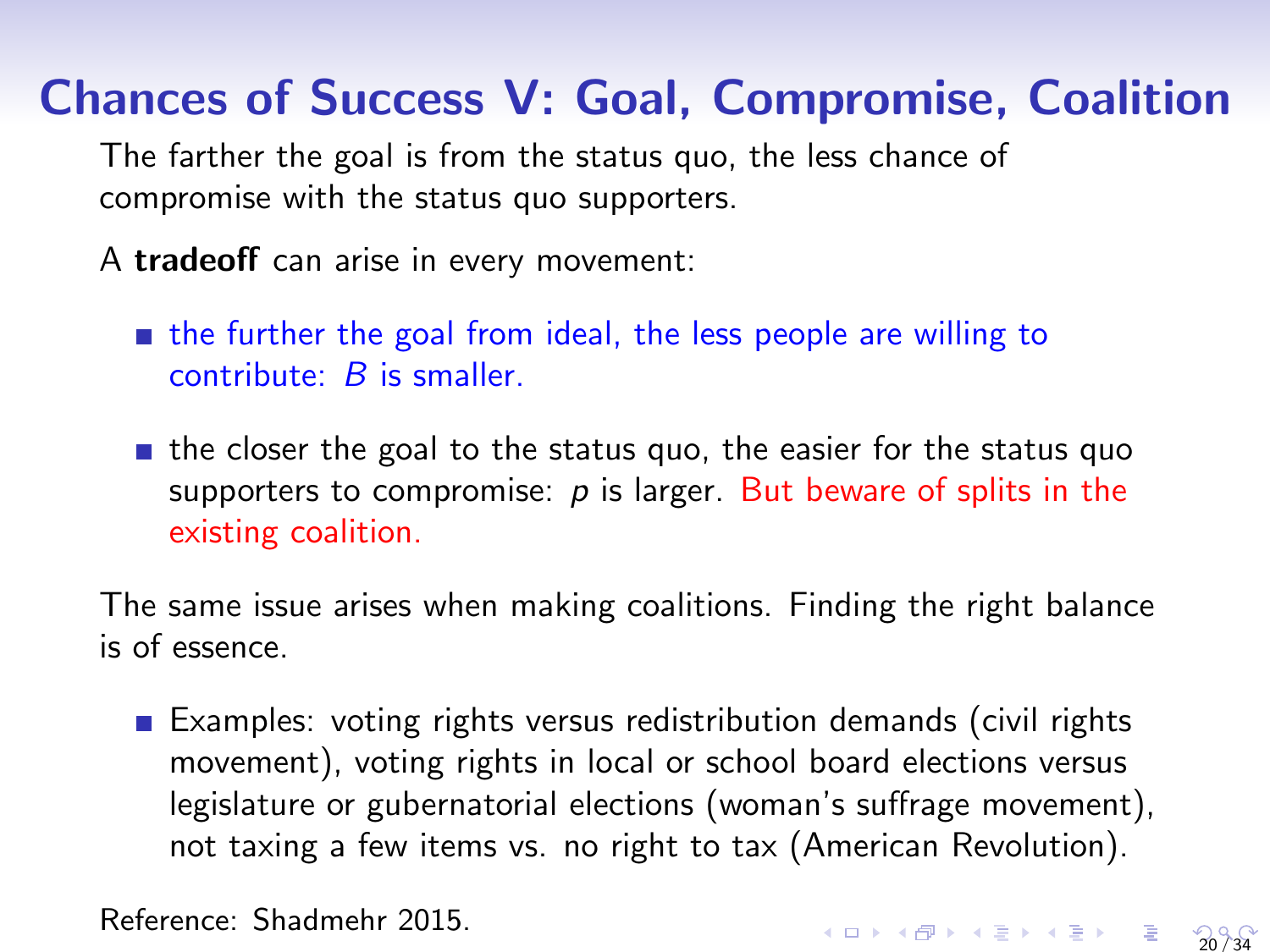# Optimal Tactic Design

We talked about  $p$  and  $B$ . What about  $e$ ? What does tactic correspond to in our  $p \times B(e) - C(e)$ ? Different tactics correspond to different contribution levels e.

**Extensive v. Intensive Margins:** A lot of contribution from few v. a little contribution from many

**Paul:** how much contribution to join the movement? Requiring observance of the Jewish Law excludes most Gentiles. Islam: how far can you deviate from common practices?

Generalization: Trying to design many different contribution levels or only a few:

- **Join our guerrillas in the mountains, or do nothing.**
- wear a wristband of particular color, contribute a little money, participate in a demonstration, leave your door open to let protesters hide inside, write graffiti on walls, strike, sin in, assassinations, armed resistance, suicide bombing, etc. 21 / 34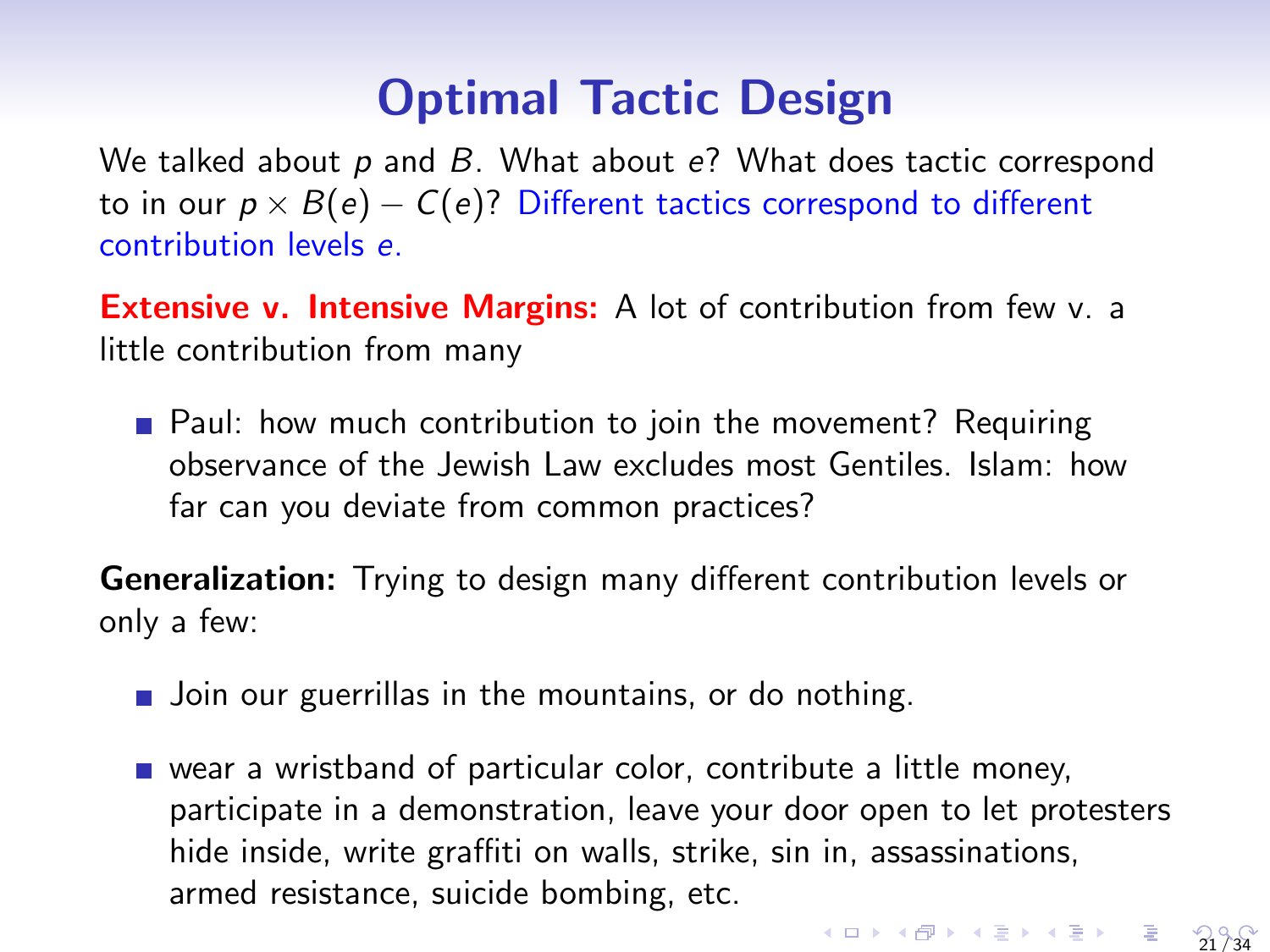# Optimal Tactic Design

Suppose there are two levels of contribution: Low  $<<$  High. Some of those who do Low, would like to do more, but not as much as High. Some of those who do High would like to do less, but not as little as Low.

Suppose we create a third tactic corresponding to a Medium level of contribution: Low  $<$  Medium  $<$  High. Tradeoff:

- **1** Encourages some who would have otherwise contributed Low to switch to Medium.
- 2 But it also discourages some who would have otherwise contributed High to switch to Medium.

22 / 34

When repression/cost accelerates with higher contribution  $(C(e))$  is convex), more levels tend to be better. When decelerates  $(C(e))$  is concave), less levels tend to be better.

Reference: Morris and Shadmher 2018.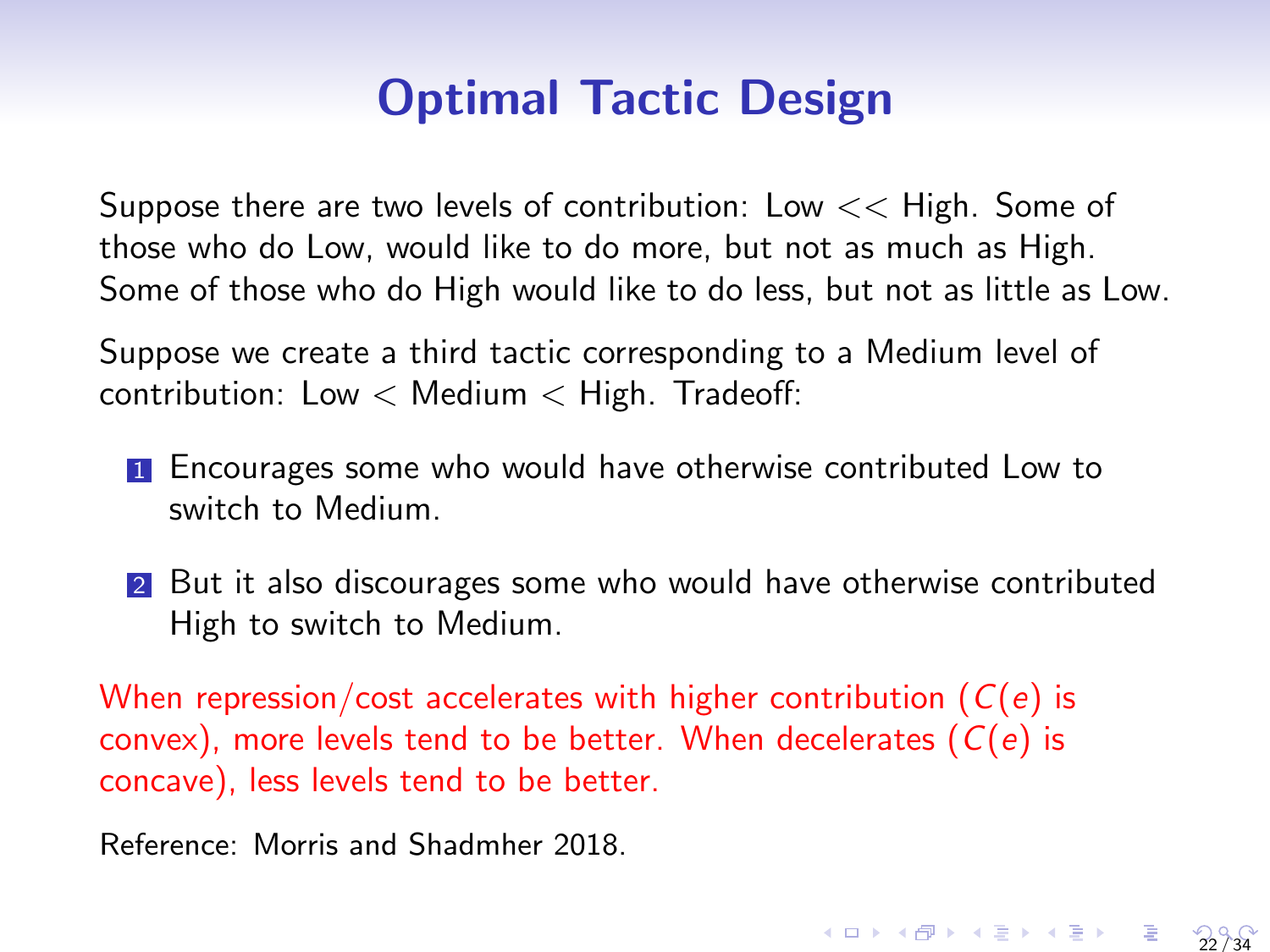## Indiscriminate Repression

When the costs of contribution are similar for all levels of contribution (e.g., indiscriminate repression, either with us or against us), demand highest contribution possible.

- **Conversely, calling all opponents deplorable, or all supporters of** anti-immigration Nazis pushes people in the opposite direction.
	- Sometimes, this is to signal resolve and convictions to elicit more support from radical supporters. But it's a double-edged sword: may gain a little more support from radical supporters, but lose a lot of moderates.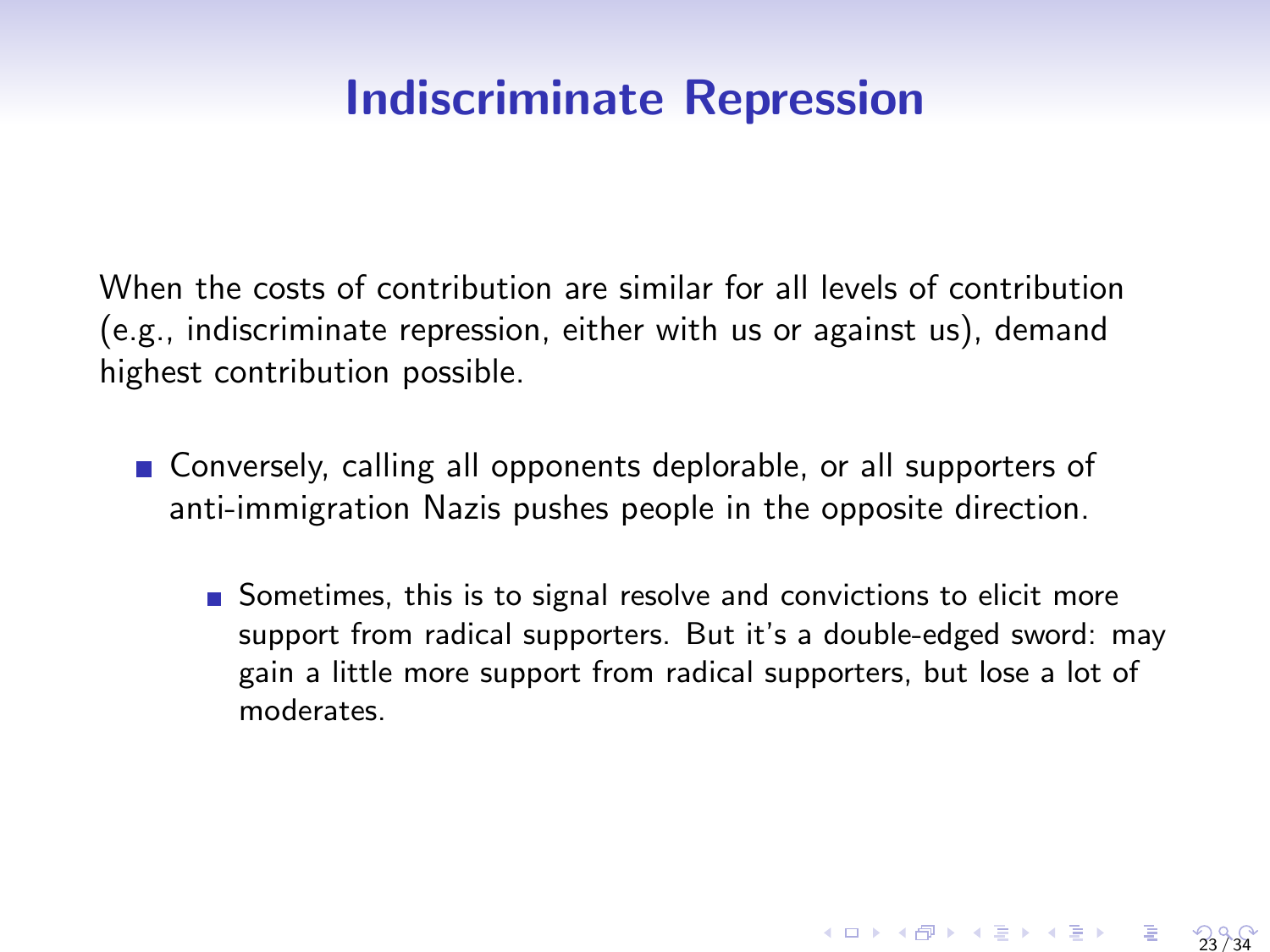### Extra: Tactics: Violence

Violence may signal (1) resolve, (2) lack of organization (riot), or (3) character of supporters, depending on the context.

- <sup>1</sup> IRA (Ireland), Taliban (Afghanistan), Hamas (Palestine), FLN (Algeria), Iranian Mojahedin, Iranian Fadaiyan (Marxist), Shining Path (Peru), etc.
	- Also, one goal could be to make the country ungovernable, thereby reducing the support of the current regime.
- 2 Most riots
- <sup>3</sup> White supremacists in the South during the Civil Rights Movement: no respect for law and order, no empathy. Boston Massacre in the American Revolution (perceived by many colonists that way).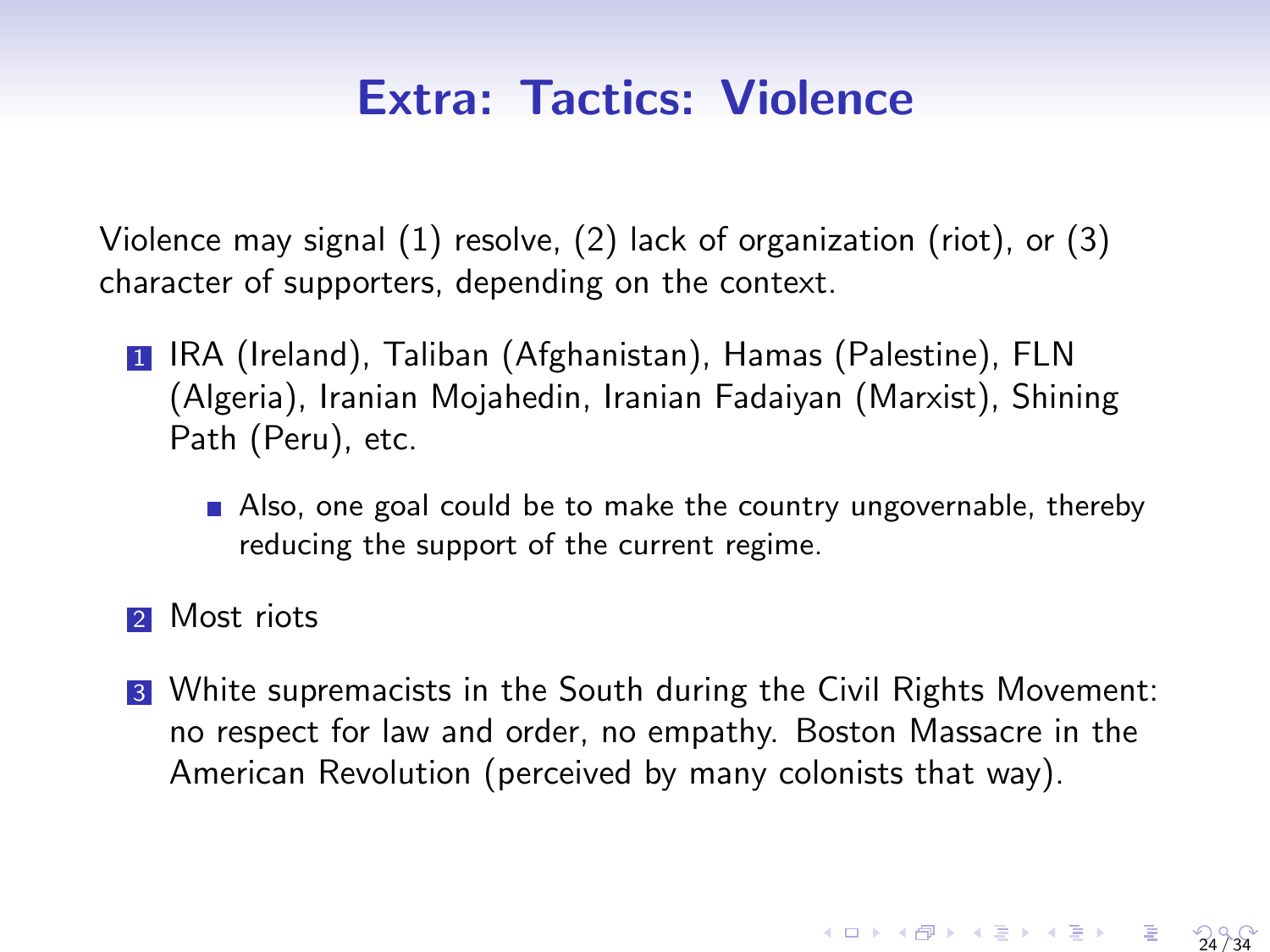## Extra: Tactics: Violence

A consequence is that the government (good or bad) will take a more aggressive stand toward the movement:

past violence makes it more difficult to credibly organize peaceful protest ("how can we trust the same won't happen again?" or "how do we know that the militant wing is not among the protesters?").

Perhaps that's part of the strategy of using violence: forcing the government to response with violence partly indiscriminately, thereby antagonizing the moderate opposition. E.g., Lincoln Park 1968 around DNC, the Middle East conflict.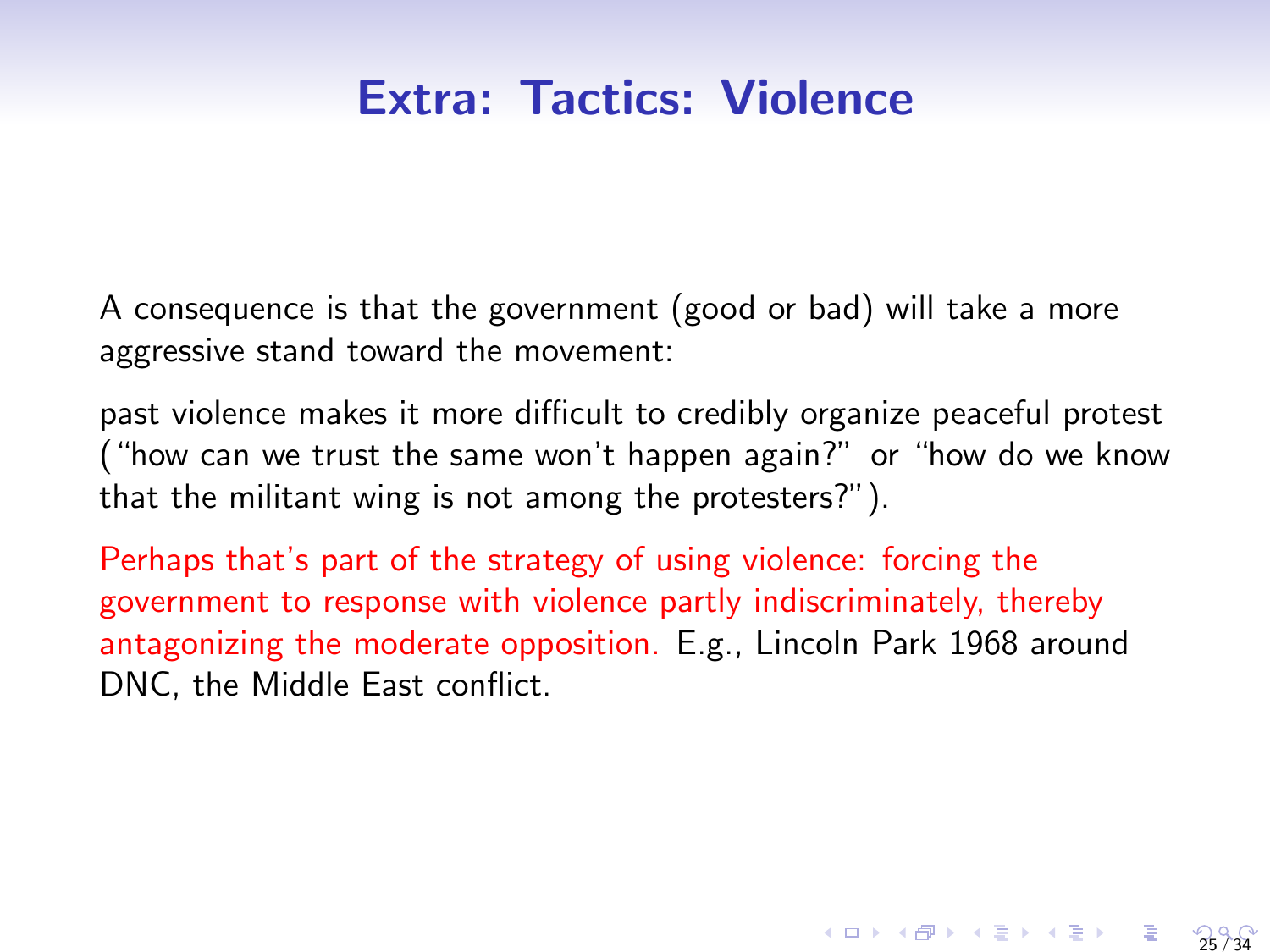## Information

- **1** About logistics of activities (e.g., protest time and location)
- 2 About the likelihood of success (related to 1).
- <sup>3</sup> About the status quo and the alternative (e.g., British plan to subdue America versus a harmonious republic, Stanton's Solitude of Self, Christianity and salvation)

#### Key Persuasion Element

**Conflict of interest:** "radicals" will have a hard time to persuade because they have more incentives to manipulate.

**Reputation** 

■ Culture: e.g., difficult to convince a Marxist based on the Scripture.

26 / 34

Reference: Shadmehr and Bernhardt 2011, 2019.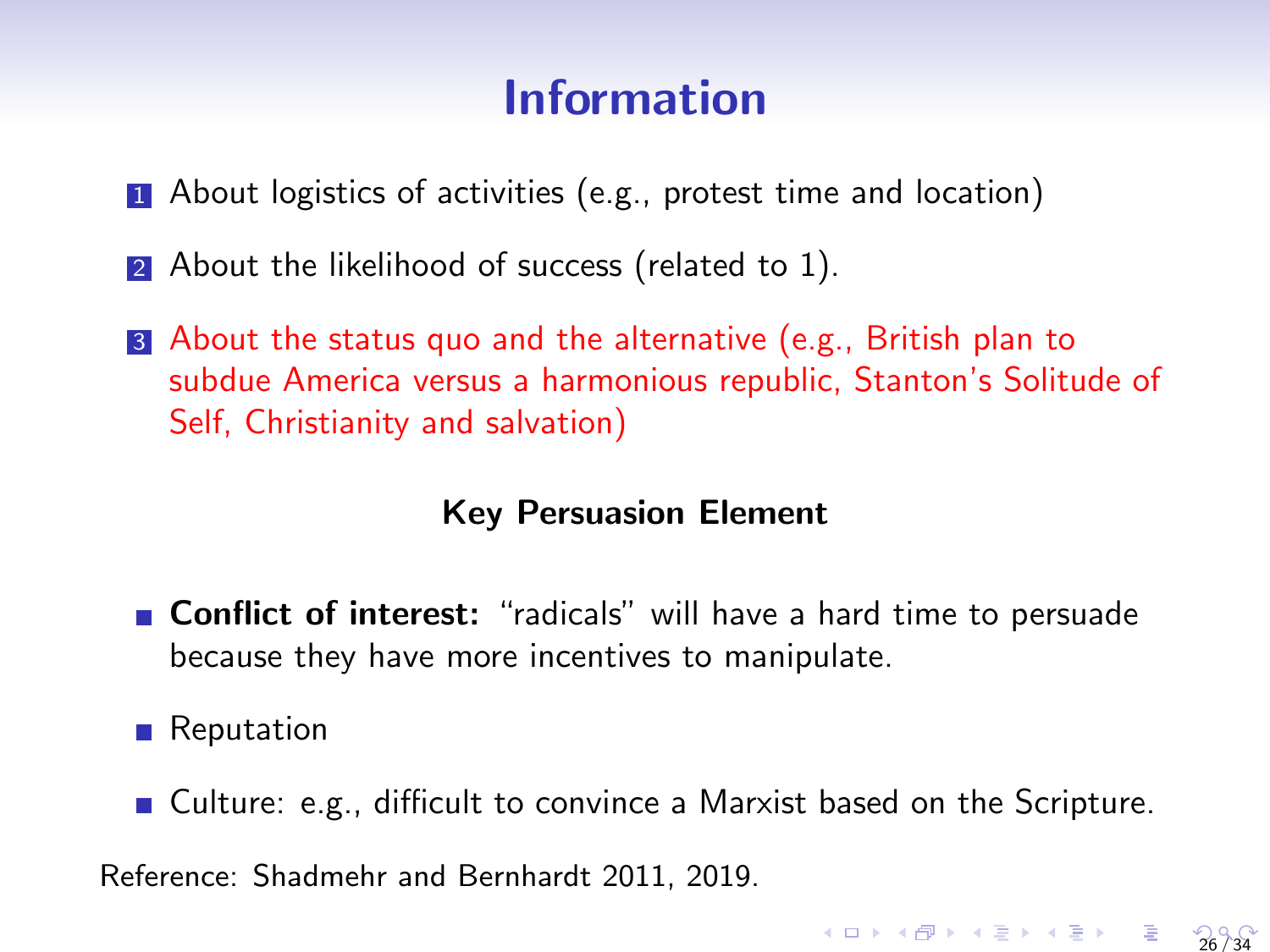# Information

Bystanders are often uncertain about the nature of the activists' demands and the intentions of the state that represses them.

elegitimate coercion

There is an information war between the opposition and the state:

- Opposition: we seek changes that benefits the public.
- State: we use coercion to protect the public against the opposition and their harmful demands.

E.g., ISIS and Assad, Taliban and the U.S.  $+$  Afghan government, the Shah and Khomeini, parts of the U.S. government and parts of the civil rights movement (e.g., FBI and Black Panthers), Woman's voting rights and parts of the government, the theocratic establishment and Christians, etc.

Reference: Shadmehr and Boleslavsky 2019; Shadmehr et al. 2020; Wasow 2020. 27 / 34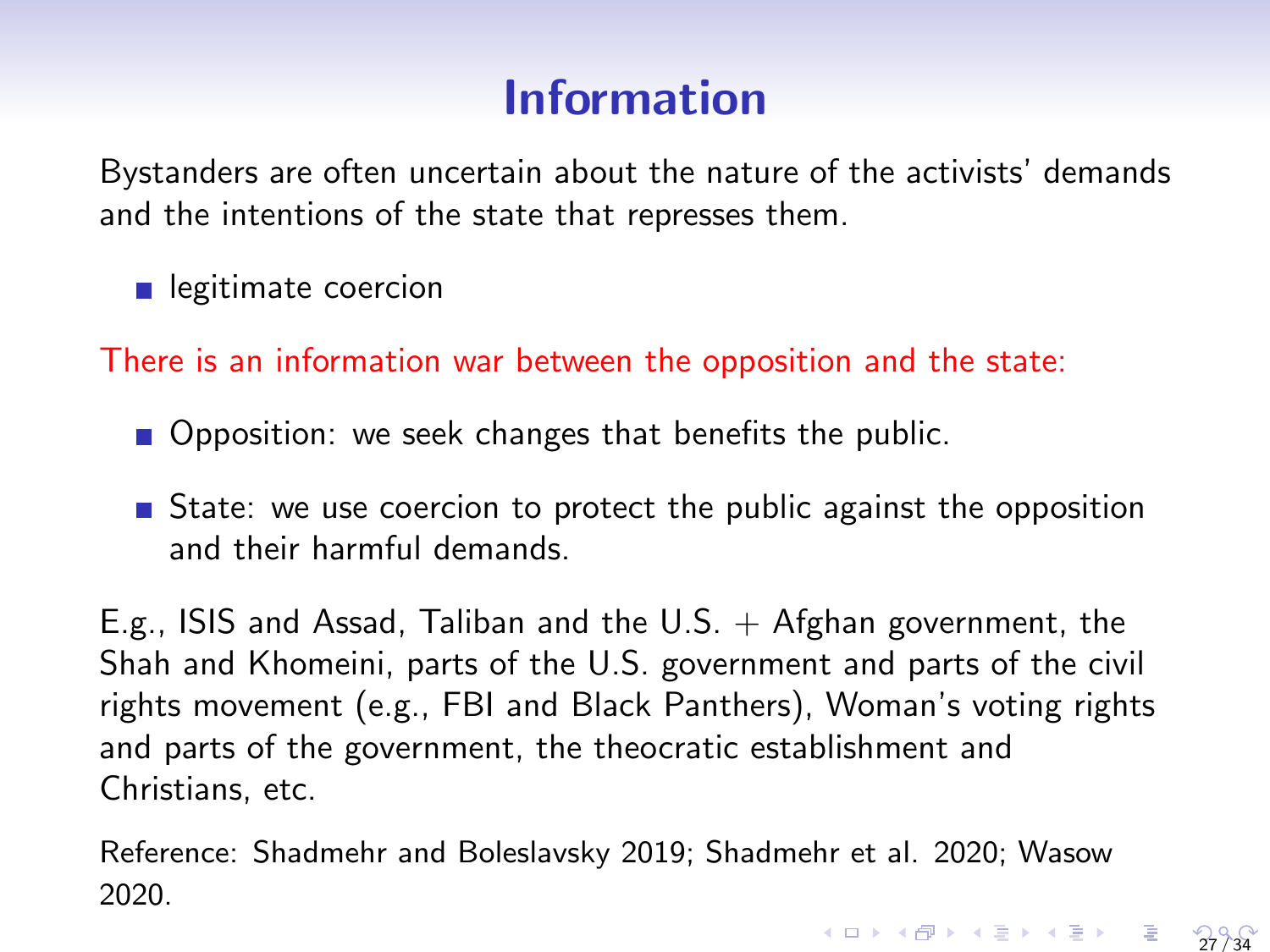# Leadership

#### **1 Inspiration:** assign value to different levels of contribution

- lead by example: signal value of the enterprise (reputation is essential)
- re-framing the problem, re-interpretation of cultural or ideological elements
- **2** Direction: communicating the goals
	- $\blacksquare$  tradeoff I (supporters): extensive versus intensive margins of support.
		- **Disproportionate influence of extremists b/c they are most eager to** contribute.
	- **tradeoff II (opponents): more valuable goal vs. more achievable.** 
		- goals too close to the status quo  $(1)$  garner little supporters, rendering them less achievable, (2) may signal co-optation, and (3) opens room for new leadership, fractionalization, and in-fighting.
	- coordination: common knowledge versus scattered focus.
- **3 Coalition:** which group and in exchange for what.
- **Tactics:** discussed before  $+$  timing: act now or wait for an opportunity 28 / 34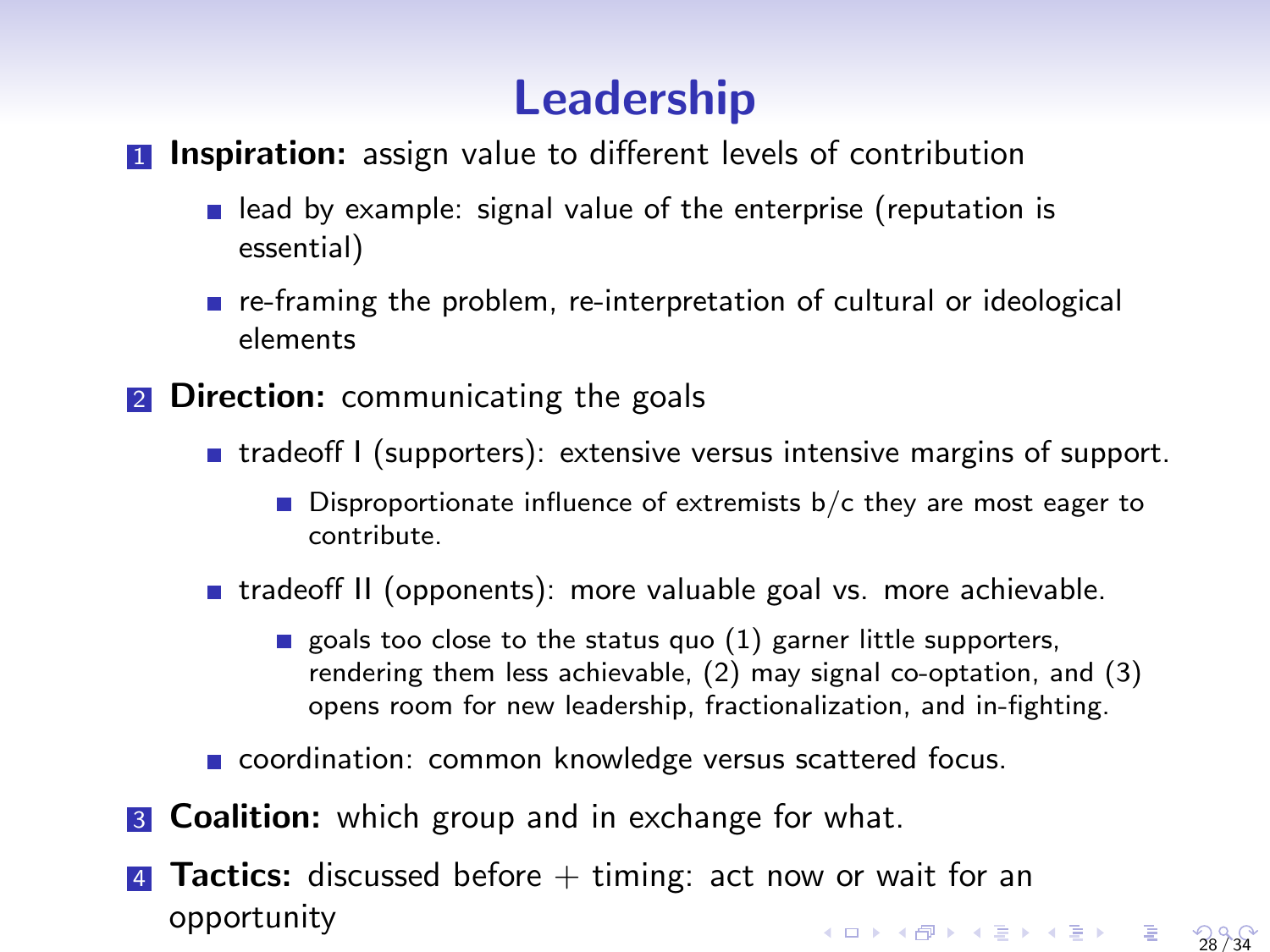# Direction & Communication: Trust & CoI

**1 Conflict of Interest:** not like us: co-opted, ideologically too radical, doesn't bear the costs, reaps more benefits: empathy, step-by-step trust building

#### 2 Competence

Often there is a tradeoff between (1) and (2). More educated, well-off leaders may be more skillful and have a layer of protection from repression.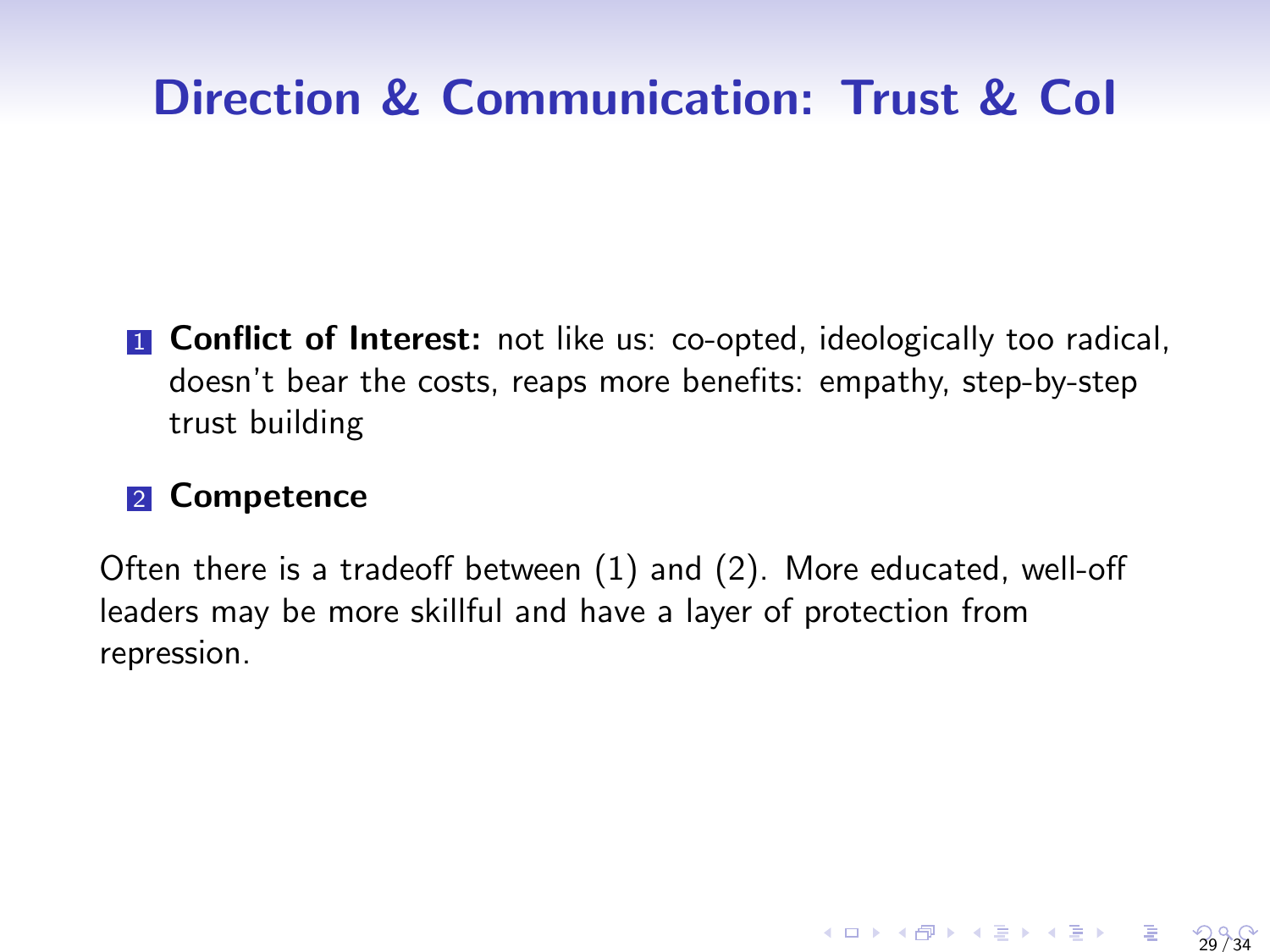#### Coalition at Home: Preventing Fractionalization

- **1 Early Christianity:** Council of Jerusalem to discuss whether Gentiles must obey the Jewish Law to be good "Christians", i.e., contribution levels.
- **2 Early Islam:** Quran 49:9-12.
- **3 American Revolution:** delaying independence until all states are ready.
- **4 Suffrage Movement:** split over the 15th Amendment.
- **5 MLK:** convincing others for the moratorium in protest around the presidential election of 1964.

30 / 34

**6 Iranian Revolution:** Khomeini avoids criticizing Shariati.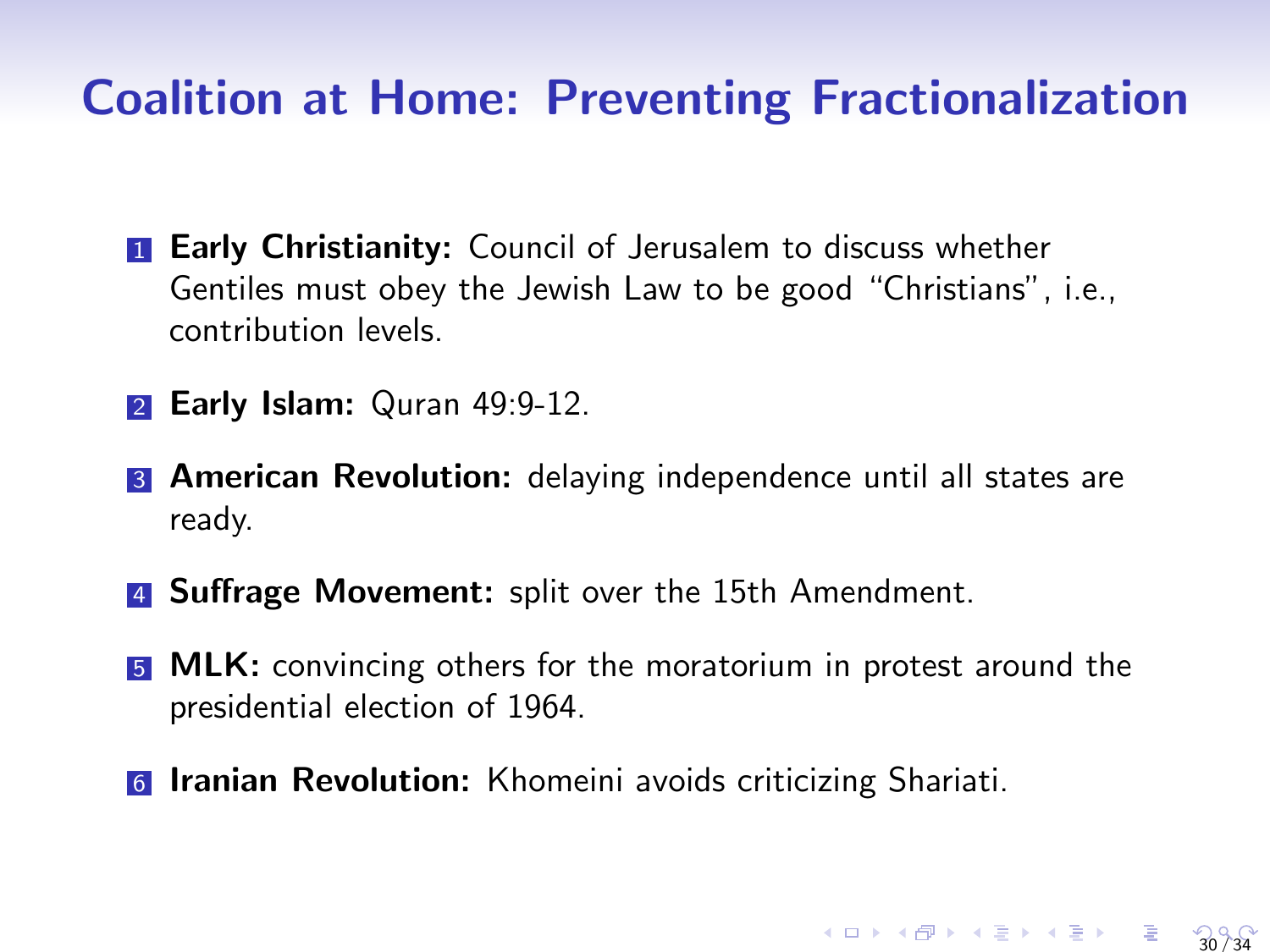# <span id="page-30-0"></span>The Forgotten Ethics of Leadership: Preparing for Success

- **American Revolution: lots of preparation**
- **French, Russian, and Iranian Revolution: very little preparation: it** was sudden and unexpected
	- state had to be re-structured with new personnel, and new loyalties
	- Server foreign and domestic threat  $+$  uncertain loyalties

In American, late 1790s: Alien and Sedition Acts and the "revolution of 1800". But uncertainties and dangers were far less that, say, in post-revolution Iran in 1979-1982.

Prepare! If You Ask People to Follow You, It Is Your Responsibility to Know Where They'll End Up. Beware of Unintended Consequences of Radical Change.

Sometimes, "Taking Steps Is Easy, Standing Still Is Hard."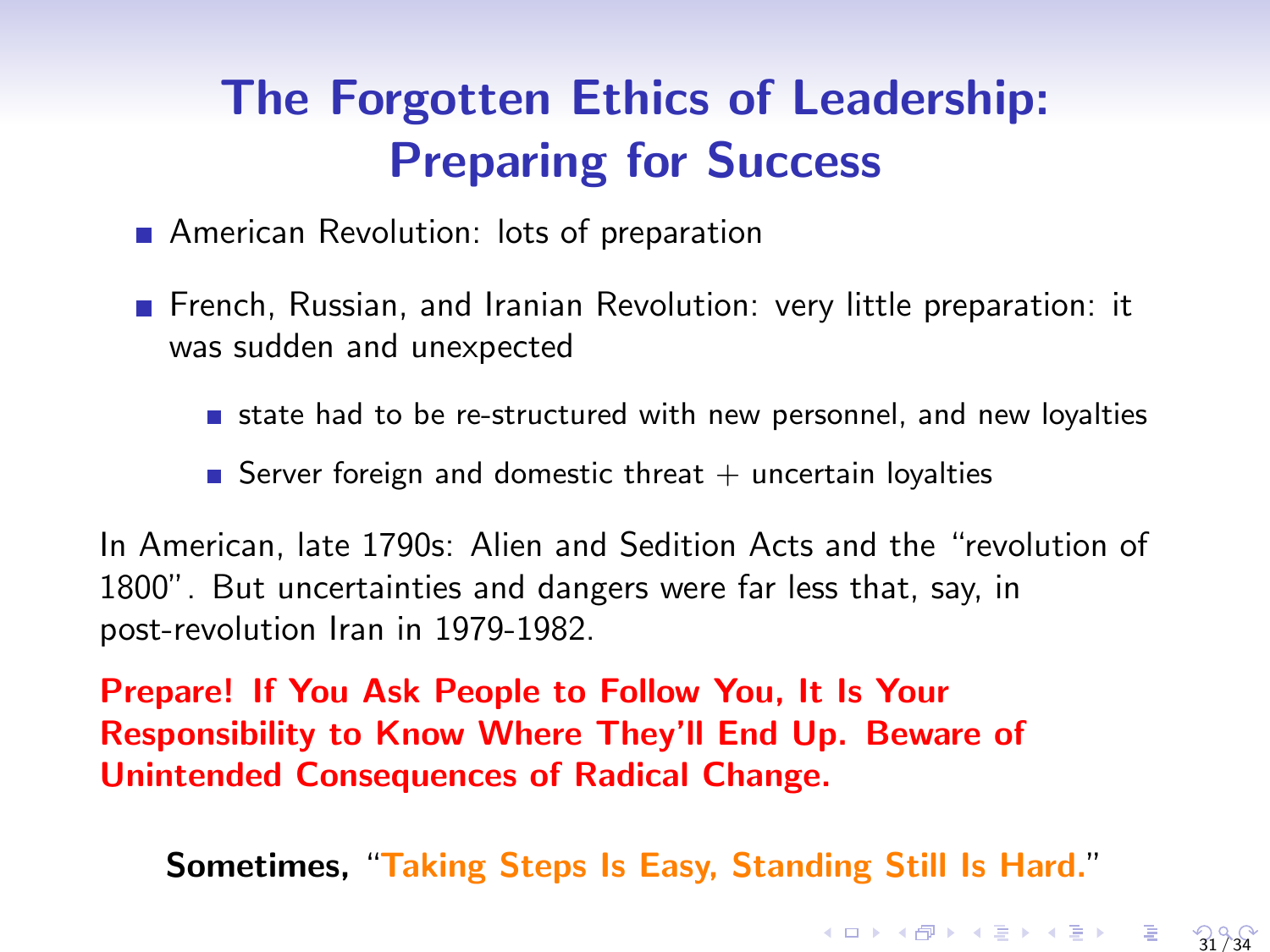# References

<span id="page-31-0"></span>Bueno de Mesquita, Ethan, and Mehdi Shadmehr. 2020. "Motivation in Collective Action." Mimeo.

Dziuda, Wioletta, Arda Gitmez, and Mehdi Shadmehr. 2020. "The Difficulty of Easy Projects." Mimeo.

McAdam, Doug. 1999. Political Process and the Development of Black Insurgency, 1930-1970. 2nd Ed. Chicago: University of Chicago Press.

Middlekauff, Robert. 2005. The Glorious Cause: The American Revolution, 1763-1789. New York, NY: Oxford University Press.

Morris, Stephen, and Mehdi Shadmehr. 2018. "Repression and Repertoires." Mimeo.

Morris, Stephen, and Mehdi Shadmehr. 2020. "Inspiring Regime Change." Mimeo.

Pearlman, Wendy. 2018. "Moral Identity and Protest Cascades in Syria." British Journal of Political Science 48: 877-901.

Petersen, Roger D. 2001. Resistance and Rebellion: Lessons from Eastern Europe. New York: Cambridge Universit[y P](#page-30-0)[re](#page-32-0)[ss](#page-30-0)<sub>treader</sub>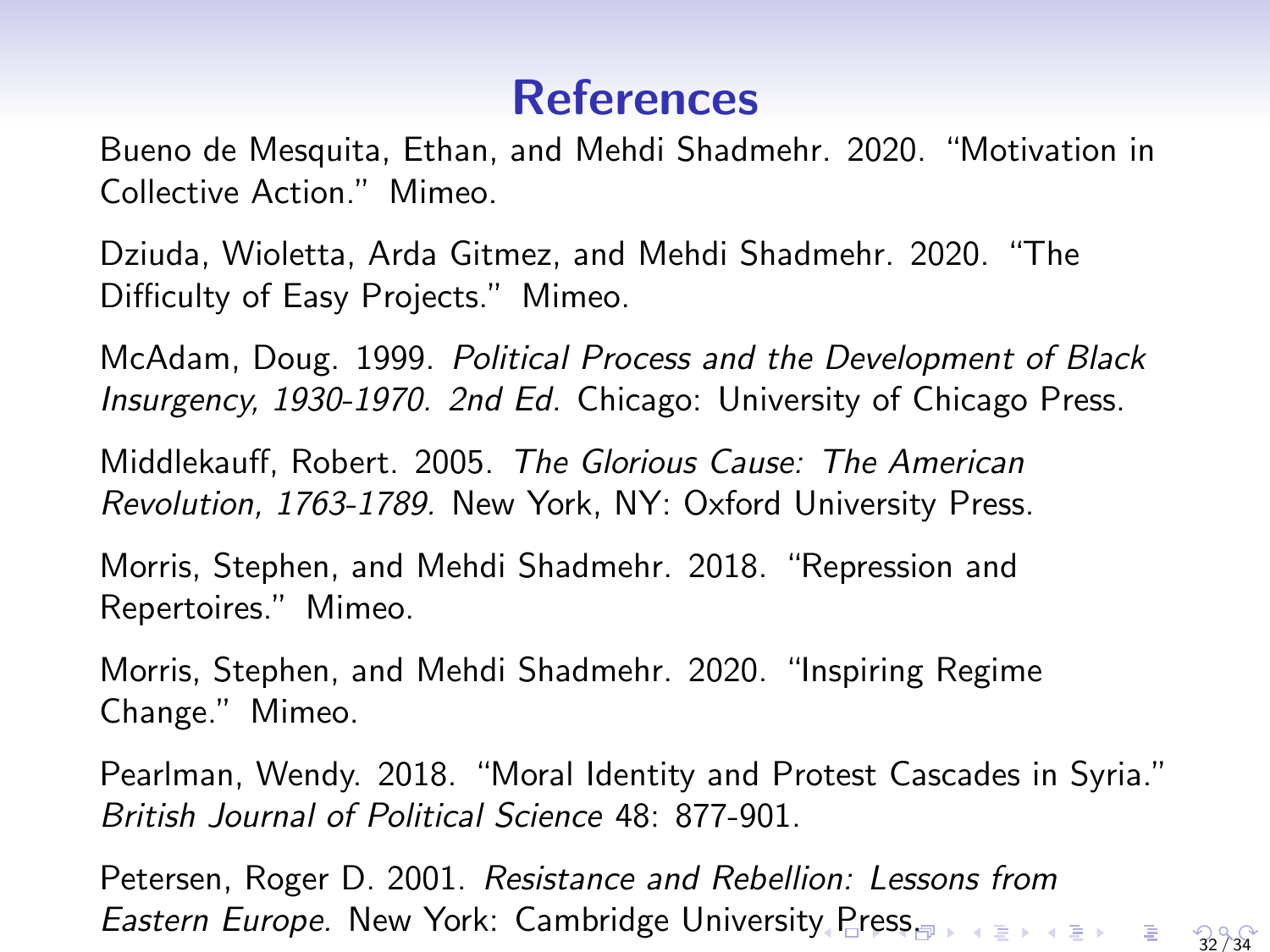# References

<span id="page-32-0"></span>Rhodehamel, John. 2001. The American Revolution: Writings from the War of Independence 1775-1783. New York: The Library of America.

Sandoz, Ellis. 1998. Political Sermons of the American Founding Era: 1730-1805. 2nd Ed. Vol 1. Indianapolis, IN: Liberty Fund.

Shadmehr, Mehdi, and Dan Bernhardt. 2011. "Collective Action with Uncertain Payoffs: Coordination, Public Signals, and Punishment Dilemmas."American Political Science Review 105 (4): 829-51.

Shadmehr, Mehdi, and Dan Bernhardt. 2019. "Vanguards in Revolution." Games and Economic Behavior 115: 146-66.

Shadmehr, Mehdi, and Raphael Boleslavsky. 2019. International Pressure, State Repression and the Spread of Protest. Forthcoming, Journal of Politics.

Shadmehr, Mehdi, Raphael Boleslavsky, and Tom Ginsburg. 2020. "Judicial Independence and Government Repression in Autocracies." Mimeo.